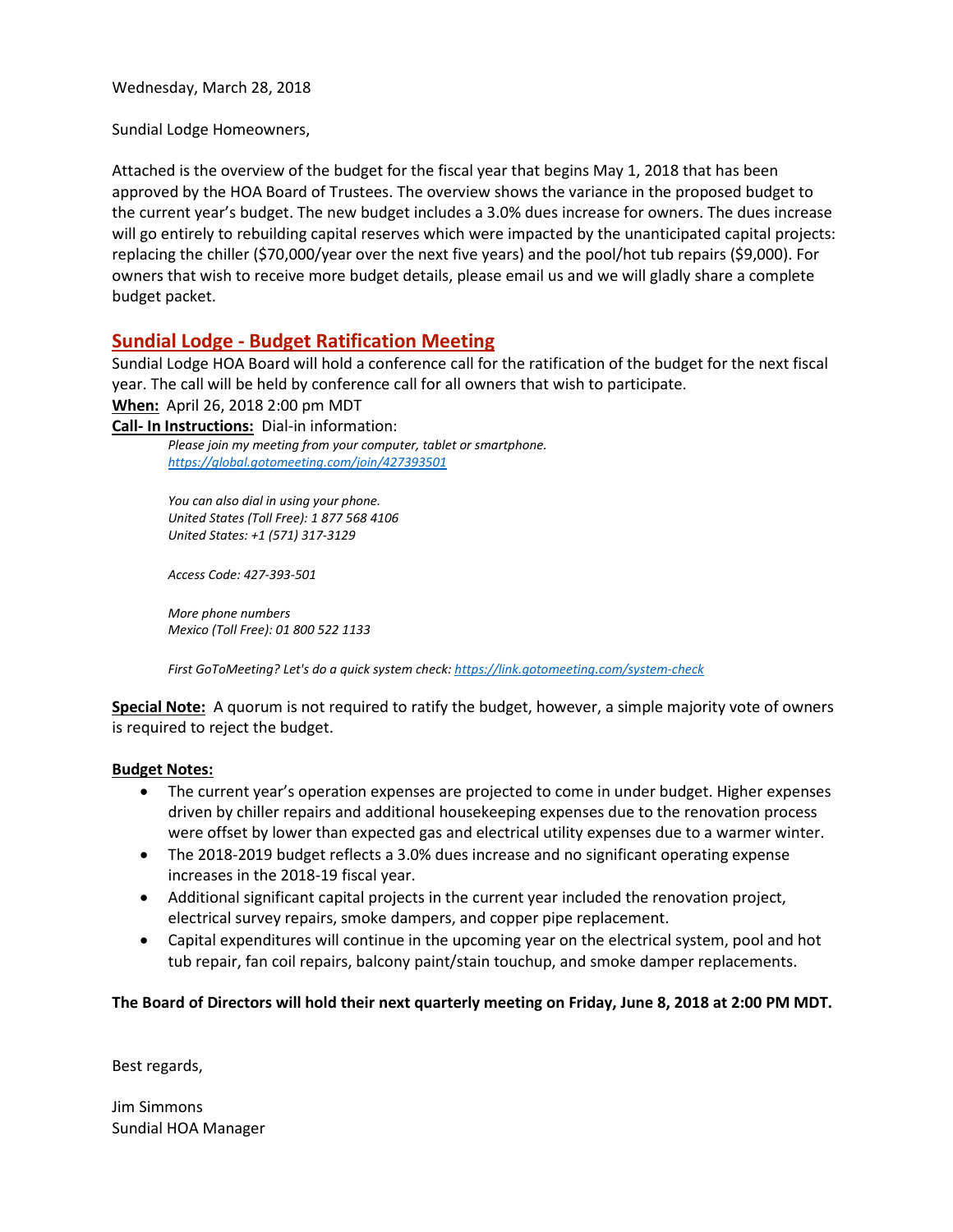### **VARIANCE ANALYSIS2018‐2019 BUDGET**

### **2018‐20109 Income Statement Budget**

**Sundial Homeowners Association**

|                                       |   | 2017-2018     |     | 2017-2018     |                         | VARIANCE    | <b>VARIANCE</b> |                         | 2017-2018     |    | 2018-2019     |                         | <b>VARIANCE</b> | VARIANCE  |
|---------------------------------------|---|---------------|-----|---------------|-------------------------|-------------|-----------------|-------------------------|---------------|----|---------------|-------------------------|-----------------|-----------|
| Income                                |   | <b>ACTUAL</b> |     | <b>BUDGET</b> |                         | \$\$\$      | %%%             |                         | <b>ACTUAL</b> |    | <b>BUDGET</b> |                         | \$\$\$          | %%%       |
| <b>Association Fee Income</b>         |   |               |     |               |                         |             |                 |                         |               |    |               |                         |                 |           |
| 40100-Member Dues                     | Ś | 1,454,787.60  | \$. | 1,454,779.00  | \$                      | 8.60        | 0.00%           | Ŝ                       | 1,454,787.60  | Ś  | 1,498,431.14  | \$                      | (43, 643.54)    | 3.00%     |
| 40300-Retail/Commercial Dues          | Ś | 217,253.67    | Ś   | 217,252.48    | \$                      | 1.19        | 0.00%           | Ŝ.                      | 217,253.67    |    | 223,604.85    | \$                      | (6,351.18)      | 2.92%     |
| 40350-ASRL Contribution               |   | 40,000.00     | Ś   | 40,000.00     | Ś                       | ÷.          | 0.00%           |                         | 40,000.00     | Ś  | 40,000.00     | Ś                       |                 | 0.00%     |
| 41600-Other Income                    |   | 12,000.00     | \$  | 12,000.00     | \$                      | $\sim$      | 0.00%           | \$                      | 12,000.00     | \$ | 12,000.00     | \$                      | $\sim$          | 0.00%     |
| Total for Association Fee Income \$   |   | 1,724,041.27  | Ś.  | 1,724,031.48  | \$                      | 9.79        | 0.00%           | Ś.                      | 1,724,041.27  | Ś. | 1,774,035.99  | Ś.                      | (49, 994.72)    | 2.90%     |
| Other Income                          |   |               |     |               |                         |             |                 |                         |               |    |               |                         |                 |           |
| 45150-Interest Income Reserve         |   | 1,365.96      | Ś   | 325.00        | Ś                       | 1,040.96    | $-76.21%$       | \$                      | 1,365.96      | Ŝ  | 1,365.96      | Ś                       |                 | 0.00%     |
| 45175-Telephone Recovery              |   |               | Ś   |               | \$                      |             | 0.00%           | Ś                       |               | Ś  | 1,584.00      | Ś                       | (1,584.00)      | 0.00%     |
| 45200-Finance Charges / Late Fees     |   | 1,780.51      | Ś   | 650.00        | Ś                       | 1,130.51    | $-63.49%$       | Ś                       | 1,780.51      |    | 1,200.00      | Ś                       | 580.51          | -32.60%   |
| 45300-Meeting Room Rental             |   | 8,450.00      | Ś   | 7,500.00      | \$                      | 950.00      | $-11.24%$       |                         | 8,450.00      |    | 4,000.00      | \$                      | 4,450.00        | $-52.66%$ |
| 45350-Vending Commission              |   | 50.00         | Ś   | 264.00        | Ś                       | (214.00)    | 428.00%         |                         | 50.00         | Ś  | 250.00        | Ś                       | (200.00)        | 400.00%   |
| 45400-Rebate Income                   |   | 2,094.92      |     |               | Ś                       | 2,094.92    | -100.00%        |                         | 2,094.92      |    | 1,000.00      | \$                      | 1,094.92        | $-52.27%$ |
| Total for Other Income \$             |   | 13,741.39     | Ś   | 8,739.00      | $\overline{\mathsf{s}}$ | 5,002.39    | $-36.40%$       | $\overline{\mathsf{s}}$ | 13,741.39     | Ś  | 9,399.96      | $\overline{\mathsf{s}}$ | 4,341.43        | $-31.59%$ |
| Total Income \$                       |   | 1,737,782.66  | \$  | 1,732,770.48  | \$                      | 5,012.18    | $-0.29%$        | \$                      | 1,737,782.66  | \$ | 1,783,435.95  | Ś                       | (45, 653.29)    | 2.63%     |
| <b>Operating Expenses</b>             |   |               |     |               |                         |             |                 |                         |               |    |               |                         |                 |           |
| <b>General &amp; Administration</b>   |   |               |     |               |                         |             |                 |                         |               |    |               |                         |                 |           |
| 50200-Bank Fees                       | Ś | 1,808.93      | \$  | 1,620.00      | \$                      | 188.93      | $-10.44%$       | Ŝ                       | 1,808.93      | Ś  | 1,620.00      | \$                      | 188.93          | $-10.44%$ |
| 50300-Legal and Professional Fees     |   | 3,223.00      | \$  | 12,000.00     | Ś                       | (8,777.00)  | 272.32%         | ς                       | 3,223.00      | Ś  | 12,000.00     | Ś                       | (8,777.00)      | 272.32%   |
| 50400-Audit                           |   | 8,499.12      | Ś   | 8,499.10      | \$                      | 0.02        | 0.00%           | Ŝ.                      | 8,499.12      | Ś  | 8,500.00      | \$                      | (0.88)          | 0.01%     |
| 50450-Accounting                      |   | 10,200.00     | Ś   | 10,200.00     | \$                      |             | 0.00%           | Ś                       | 10,200.00     |    | 10,200.00     | \$                      |                 | 0.00%     |
| 50475-Bad Debt                        |   | 2,663.28      | Ś   |               | \$                      | 2,663.28    | $-100.00\%$     |                         | 2,663.28      | Ś  | 1,000.00      | Ś                       | 1,663.28        | $-62.45%$ |
| 50480-Trustee Expense                 |   | 16,418.65     |     | 17,000.00     | \$                      | (581.35)    | 3.54%           |                         | 16,418.65     |    | 16,500.00     | \$                      | (81.35)         | 0.50%     |
| 50495-Miscellaneous                   |   | 1,053.02      |     | 904.83        | Ś                       | 148.19      | $-14.07%$       |                         | 1,053.02      |    | 900.00        | Ś                       | 153.02          | $-14.53%$ |
| 50500-Office Supplies                 |   | 1,932.48      | Ś   | 3,185.00      | Ś                       | (1,252.52)  | 64.81%          |                         | 1,932.48      | Ŝ  | 600.00        | Ś                       | 1,332.48        | $-68.95%$ |
| 50501-Key Cards                       |   |               |     |               | Ś                       |             |                 |                         |               | Ś  | 6,550.00      | Ś                       | (6,550.00)      |           |
| 50505-Holiday Decor                   |   | 1,027.50      | Ś   | 1,000.00      | Ś                       | 27.50       | $-2.68%$        |                         | 1,027.50      |    | 1,000.00      | Ś                       | 27.50           | $-2.68%$  |
| 50520-Licenses/Fees/Dues              |   | 50.00         | Ś   | 163.00        | Ś                       | (113.00)    | 226.00%         |                         | 50.00         | Ŝ  | 50.00         | Ś                       |                 | 0.00%     |
| 50525-Management Fees                 |   | 68,856.00     | Ś   | 68,856.00     | \$                      |             | 0.00%           | Ś                       | 68,856.00     |    | 68,856.00     | Ś                       |                 | 0.00%     |
| 50530-Newsletter                      |   | 550.00        | Ś   | 600.00        | \$                      | (50.00)     | 9.09%           |                         | 550.00        | ς. | 600.00        | Ś                       | (50.00)         | 9.09%     |
| 50535-Printing                        |   | 2,889.69      | Ś   | 371.00        | Ś                       | 2,518.69    | $-87.16%$       |                         | 2,889.69      |    | 2,900.00      | Ś                       | (10.31)         | 0.36%     |
| 50540-Postage                         |   | 230.22        | Ś   | 318.00        | \$                      | (87.78)     | 38.13%          |                         | 230.22        | Ś  | 255.00        | Ś                       | (24.78)         | 10.76%    |
| 50550-Insurance                       |   | 85,664.00     | Ś   | 86,088.00     | \$                      | (424.00)    | 0.49%           |                         | 85,664.00     | Ś  | 88,232.00     | Ś                       | (2,568.00)      | 3.00%     |
| 50600-Master Assn                     |   | 106,200.00    |     | 106,200.00    | \$                      |             | 0.00%           |                         | 106,200.00    |    | 106,200.00    |                         |                 | 0.00%     |
| Total for General & Administration \$ |   | 311.265.89    | \$  | 317.004.93    | Ś.                      | (5,739.04)  | 1.84%           | \$                      | 311,265.89    | Ś  | 325,963.00    | Ś.                      | (14, 697.11)    | 4.72%     |
|                                       |   |               |     |               |                         |             |                 |                         |               |    |               |                         |                 |           |
| Housekeeping/Maintenance              |   |               |     |               |                         |             |                 |                         |               |    |               |                         |                 |           |
| 51100-Housekeeping Wages              | Ś | 72,580.20     | Ś   | 69,501.00     | \$                      | 3,079.20    | $-4.24%$        | \$                      | 72,580.20     | S  | 74,269.00     | \$                      | (1,688.80)      | 2.33%     |
| 51150-Housekeeping Supplies           |   | 6,116.86      | Ś   | 7,725.00      | \$                      | (1,608.14)  | 26.29%          |                         | 6,116.86      | Ś  | 6,412.10      | Ś                       | (295.24)        | 4.83%     |
| 51175-Pool Towel Purchases            |   | 8,040.24      | Ś   | 10,300.00     | Ś                       | (2, 259.76) | 28.11%          |                         | 8,040.24      |    | 8,300.00      | Ś                       | (259.76)        | 3.23%     |
| 51200-Pool Towel Laundry              |   | 9,125.22      |     | 12,160.00     | \$                      | (3,034.78)  | 33.26%          |                         | 9,125.22      |    | 9,090.40      |                         | 34.82           | $-0.38%$  |
| Total for Housekeeping/Maintenance \$ |   | 95,862.52     | Ś   | 99,686.00     | Ś.                      | (3,823.48)  | 3.99%           | \$                      | 95,862.52     | \$ | 98,071.50     | Ś                       | (2,208.98)      | 2.30%     |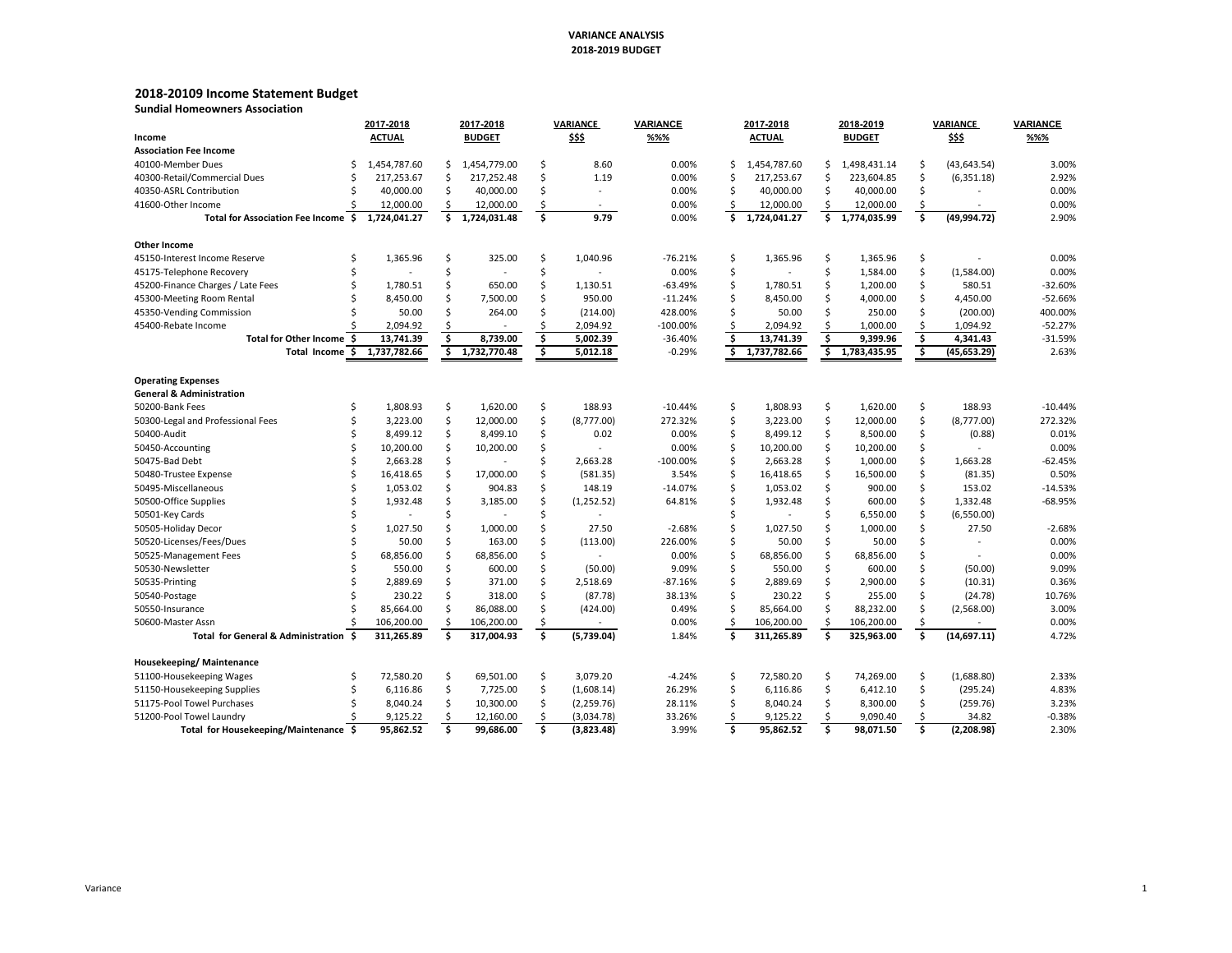### **VARIANCE ANALYSIS2018‐2019 BUDGET**

| 25,174.03<br>Ś<br>24,975.59<br>\$<br>198.44<br>Ś<br>Ś<br>\$<br>2.57%<br>60050-Programmed Maintenance<br>Ś<br>-0.79%<br>25,174.03<br>25,820.00<br>(645.97)<br>Ś<br>\$<br>\$<br>\$<br>904.00<br>200.00<br>704.00<br>$-77.88%$<br>Ś<br>904.00<br>5,450.00<br>502.88%<br>60100-Landscape<br>(4,546.00)<br>\$<br>1.34%<br>Ś<br>2,664.42<br>ς.<br>2,664.42<br>$-100.00\%$<br>Ś<br>2,664.42<br>\$<br>2,700.00<br>\$<br>(35.58)<br>60115-Fire Sprinklers<br>794.79%<br>60125-Furniture Repair<br>134.11<br>Ś<br>Ś<br>134.11<br>$-100.00%$<br>134.11<br>Ś<br>1,200.00<br>\$<br>(1,065.89)<br>Ŝ<br>Ś<br>Ś<br>199.07<br>\$<br>\$<br>985.05%<br>199.07<br>$-100.00%$<br>Ś<br>199.07<br>2,160.00<br>(1,960.93)<br>60130-Lighting Repair<br>S<br>44.22<br>\$<br>9669.34%<br>60135-Electrical Repair<br>44.22<br>Ś<br>Ś<br>$-100.00\%$<br>Ś<br>44.22<br>\$<br>4,320.00<br>(4, 275.78)<br>Ś<br>4,392.91<br>\$<br>(2,820.02)<br>179.29%<br>Ś<br>Ś<br>9,000.00<br>\$<br>472.20%<br>60170-Parking-Grounds-Roads<br>Ś<br>1,572.89<br>1,572.89<br>(7, 427.11)<br>4,792.34<br>\$<br>-79.20%<br>10,800.00<br>\$<br>$-53.11%$<br>60190-HVAC<br>23,034.68<br>Ŝ<br>18,242.34<br>Ŝ<br>23,034.68<br>Ŝ<br>12,234.68<br>Ś<br>\$<br>\$<br>4,209.25<br>2,709.25<br>Ś<br>4,209.25<br>Ś<br>28.29%<br>60210-Pool & Spa Maintenance<br>1,500.00<br>-64.36%<br>5,400.00<br>(1, 190.75)<br>\$<br>\$<br>11.47%<br>5,382.76<br>Ś<br>7,461.50<br>(2,078.74)<br>38.62%<br>Ś<br>5,382.76<br>\$<br>6,000.00<br>60250-Carpet Cleaning<br>(617.24)<br>33.95%<br>60260-Snow Removal<br>Ś<br>10,765.00<br>Ś<br>14,360.00<br>\$<br>(3,595.00)<br>33.40%<br>Ś<br>10,765.00<br>\$<br>14,420.00<br>\$<br>(3,655.00)<br>Ś<br>14.12%<br>60350-Common Areas<br>Ś<br>2,606.10<br>2,669.00<br>\$<br>(62.90)<br>2.41%<br>Ś<br>2,606.10<br>\$<br>2,974.10<br>\$<br>(368.00)<br>$-9.10%$<br>60400-Elevators<br>9,958.68<br>Ś<br>7,900.00<br>\$<br>2,058.68<br>$-20.67%$<br>Ś<br>9,958.68<br>\$<br>9,052.36<br>\$<br>906.32<br>Ś<br>Ś<br>\$<br>$-34.87%$<br>Ś<br>\$<br>0.00%<br>60450-Pest Control<br>3,854.00<br>2,510.00<br>1,344.00<br>Ś<br>3,854.00<br>3,854.00<br>\$<br>$-7.35%$<br>\$<br>1.93%<br>60600-Security Wages<br>15,751.50<br>Ŝ<br>14,593.95<br>1,157.55<br>Ŝ<br>15,751.50<br>Ŝ<br>16,056.00<br>(304.50)<br>Ś<br>\$<br>\$<br>Ś<br>\$<br>625.90<br>$-18.22%$<br>60650-Security Systems<br>3,435.94<br>9,410.00<br>(5,974.06)<br>173.87%<br>3,435.94<br>2,810.04<br>0.00%<br>\$<br>0.00%<br>\$<br>\$<br>(1,900.00)<br>60700-Internet Repair<br>Ŝ<br>1,900.00<br>Ś<br>Ś<br>\$.<br>Ś<br>Ś<br>369,705.65<br>352,765.29<br>16,940.36<br>369,705.65<br>363,916.50<br>Total for Repairs & Maintenance \$<br>$-4.58%$<br>5,789.15<br>$-1.57%$<br><b>Supplies</b><br>\$<br>1,734.53<br>$-25.17%$<br>6,425.77<br>\$<br>464.68<br>$-6.74%$<br>61100-Supplies-Building<br>6.890.45<br>Ś<br>5,155.92<br>Ś<br>6,890.45<br>\$<br>Ś<br>\$<br>590.00<br>\$<br>(390.22)<br>195.32%<br>\$<br>200.00<br>\$<br>0.11%<br>61110-Supplies-Equipment<br>Ś<br>199.78<br>Ś<br>199.78<br>(0.22)<br>\$<br>\$<br>5,982.37<br>\$<br>42.00%<br>Ś<br>\$<br>(108.96)<br>2.59%<br>61120-Supplies-Grounds/Parking<br>4,212.98<br>(1,769.39)<br>4,212.98<br>4,321.94<br>5,296.67<br>Ś<br>5,655.60<br>\$<br>(358.93)<br>6.78%<br>Ś<br>5,296.67<br>Ś<br>5,655.95<br>\$<br>(359.28)<br>6.78%<br>61130-Supplies-Electrical<br>\$<br>853.58<br>Ś<br>839.27<br>\$<br>$-1.68%$<br>853.58<br>Ś<br>17.15%<br>61140-Supplies-Operating<br>14.31<br>Ŝ<br>1,000.00<br>(146.42)<br>Ś<br>Ś<br>\$<br>3.24%<br>Ś<br>11,350.00<br>\$<br>273.19<br>$-2.35%$<br>61150-Supplies-Pool<br>11,623.19<br>11,623.19<br>12,000.00<br>(376.81)<br>\$<br>\$<br>Ś<br>Ś.<br>\$<br>97.49%<br>151.91<br>66.79<br>-43.97%<br>151.91<br>61160-Supplies-Paint<br>85.12<br>300.00<br>(148.09)<br>Ś<br>Ś.<br>794.92<br>$-15.71%$<br>Ś<br>5,059.47<br>Ś.<br>5,000.00<br>\$<br>$-1.18%$<br>61170-Supplies-Plumbing<br>5,059.47<br>4,264.55<br>59.47<br>$-100.00%$<br>\$<br>127.36%<br>61180-Tool Supplies<br>854.64<br>854.64<br>\$<br>854.64<br>1,943.12<br>(1,088.48)<br>\$<br>\$<br>\$<br>\$<br>\$<br>\$<br>\$<br>35,142.67<br>33,922.83<br>1,219.84<br>35,142.67<br>\$<br>36,846.78<br>Total for Supplies \$<br>$-3.47%$<br>(1,704.11)<br>4.85%<br>Utilities<br>66100-Cable TV<br>29,974.93<br>29,345.00<br>\$<br>629.93<br>$-2.10%$<br>Ś<br>29,974.93<br>30,574.43<br>\$<br>(599.50)<br>2.00%<br>Ś<br>Ŝ<br>Ŝ.<br>\$<br>\$<br>\$<br>\$<br>66200-Electric<br>Ś<br>156,386.82<br>173,182.00<br>(16, 795.18)<br>10.74%<br>Ś<br>156,386.82<br>161,931.31<br>3.55%<br>(5,544.49)<br>Ś<br>Ś<br>110,060.00<br>\$<br>2.52%<br>Ś<br>Ś<br>114,791.91<br>\$<br>6.93%<br>66300-Gas<br>107,351.12<br>(2,708.88)<br>107,351.12<br>(7,440.79)<br>25,625.14<br>19,382.60<br>\$<br>$-24.36%$<br>25,625.14<br>24,194.44<br>\$<br>$-5.58%$<br>66400-Internet<br>Ś<br>6,242.54<br>Ś<br>\$<br>1,430.70<br>Ś<br>\$<br>4.02%<br>Ś<br>\$<br>1.25%<br>66500-Sewer<br>Ś<br>74,190.56<br>77,174.00<br>(2,983.44)<br>Ŝ<br>74,190.56<br>75,116.28<br>(925.72)<br>Ś<br>10,602.00<br>4.81%<br>10,665.99<br>\$<br>5.44%<br>66600-Telephone<br>10,115.25<br>\$<br>(486.75)<br>Ŝ<br>10,115.25<br>Ŝ<br>(550.74)<br>(2, 150.00)<br>\$<br>\$<br>$-26.33%$<br>Ś<br>Ś<br>(2, 150.00)<br>$-100.00%$<br>66650-Telephone Recovery<br>(1,584.00)<br>(566.00)<br>Ŝ<br>(2, 150.00)<br>66700-Trash Removal<br>5,800.00<br>\$<br>199.98%<br>Ś<br>1,933.48<br>$-100.00%$<br>1,933.48<br>Ŝ<br>(3,866.52)<br>1,933.48<br>\$<br>\$<br>\$<br>66800-Water<br>0.14%<br>\$<br>\$<br>2.28%<br>95,450.64<br>95,587.00<br>(136.36)<br>95,450.64<br>97,624.35<br>(2, 173.71)<br>\$<br>\$<br>\$<br>Total for Utilities \$<br>498,877.94<br>\$<br>519,548.60<br>498,877.94<br>\$<br>514,898.72<br>3.21%<br>(20, 670.66)<br>4.14%<br>(16,020.78)<br>$\overline{\mathsf{s}}$<br>$\overline{\mathsf{s}}$<br>ś<br>$\overline{\mathsf{s}}$<br>Ś.<br>Total Operating Expenses \$<br>1,310,854.67<br>1,322,927.65<br>(12,072.98)<br>1,310,854.67<br>1.339.696.50<br>(28, 841.83)<br><b>Non-Operating Expenses</b><br>\$<br>Ś<br>\$<br>10,404.00<br>(10, 404.00)<br>88000-Interest Expense<br>Ś<br>Ŝ<br>Ŝ<br>407,830.80<br>407,831.21<br>\$<br>(0.41)<br>0.00%<br>407,830.80<br>433,335.45<br>\$<br>6.25%<br>90000-Future Reserve Accrual<br>Ŝ<br>Ŝ<br>(25,504.65)<br>\$<br>1,697.56<br>\$<br>18.50%<br>\$<br>\$<br>\$<br>1,697.56<br>$-100.00%$<br>90010-Special Reserve<br>2,011.62<br>(314.06)<br>1,697.56<br>\$<br>\$<br>409,528.36<br>\$<br>409,842.83<br>0.08%<br>409,528.36<br>\$<br>443,739.45<br>\$<br>(34, 211.09)<br>Total Non-Operating Expenses \$<br>(314.47)<br>8.35%<br>\$<br>\$<br>Total Expenses \$<br>1,720,383.03<br>\$<br>1,732,770.48<br>\$<br>1,720,383.03<br>\$<br>1,783,435.95<br>(12, 387.45)<br>(63,052.92)<br>\$<br>\$<br>17,399.63<br>\$<br>17,399.63<br>Ś<br>17,399.63<br>\$<br>17,399.63<br>Net Income \$<br>$-100.00\%$<br>$-100.00%$ | 60025-Maintenance Wages | \$<br>260,015.00 | S | 258,000.00 | \$<br>2,015.00 | $-0.77\%$ | \$<br>260,015.00 | S | 240,000.00 | \$<br>20,015.00 | $-7.70%$ |
|---------------------------------------------------------------------------------------------------------------------------------------------------------------------------------------------------------------------------------------------------------------------------------------------------------------------------------------------------------------------------------------------------------------------------------------------------------------------------------------------------------------------------------------------------------------------------------------------------------------------------------------------------------------------------------------------------------------------------------------------------------------------------------------------------------------------------------------------------------------------------------------------------------------------------------------------------------------------------------------------------------------------------------------------------------------------------------------------------------------------------------------------------------------------------------------------------------------------------------------------------------------------------------------------------------------------------------------------------------------------------------------------------------------------------------------------------------------------------------------------------------------------------------------------------------------------------------------------------------------------------------------------------------------------------------------------------------------------------------------------------------------------------------------------------------------------------------------------------------------------------------------------------------------------------------------------------------------------------------------------------------------------------------------------------------------------------------------------------------------------------------------------------------------------------------------------------------------------------------------------------------------------------------------------------------------------------------------------------------------------------------------------------------------------------------------------------------------------------------------------------------------------------------------------------------------------------------------------------------------------------------------------------------------------------------------------------------------------------------------------------------------------------------------------------------------------------------------------------------------------------------------------------------------------------------------------------------------------------------------------------------------------------------------------------------------------------------------------------------------------------------------------------------------------------------------------------------------------------------------------------------------------------------------------------------------------------------------------------------------------------------------------------------------------------------------------------------------------------------------------------------------------------------------------------------------------------------------------------------------------------------------------------------------------------------------------------------------------------------------------------------------------------------------------------------------------------------------------------------------------------------------------------------------------------------------------------------------------------------------------------------------------------------------------------------------------------------------------------------------------------------------------------------------------------------------------------------------------------------------------------------------------------------------------------------------------------------------------------------------------------------------------------------------------------------------------------------------------------------------------------------------------------------------------------------------------------------------------------------------------------------------------------------------------------------------------------------------------------------------------------------------------------------------------------------------------------------------------------------------------------------------------------------------------------------------------------------------------------------------------------------------------------------------------------------------------------------------------------------------------------------------------------------------------------------------------------------------------------------------------------------------------------------------------------------------------------------------------------------------------------------------------------------------------------------------------------------------------------------------------------------------------------------------------------------------------------------------------------------------------------------------------------------------------------------------------------------------------------------------------------------------------------------------------------------------------------------------------------------------------------------------------------------------------------------------------------------------------------------------------------------------------------------------------------------------------------------------------------------------------------------------------------------------------------------------------------------------------------------------------------------------------------------------------------------------------------------------------------------------------------------------------------------------------------------------------------------------------------------------------------------------------------------------------------------------------------------------------------------------------------------------------------------------------------------------------------------------------------------------------------------------------------------------------------------------------------------------------------------------------------|-------------------------|------------------|---|------------|----------------|-----------|------------------|---|------------|-----------------|----------|
|                                                                                                                                                                                                                                                                                                                                                                                                                                                                                                                                                                                                                                                                                                                                                                                                                                                                                                                                                                                                                                                                                                                                                                                                                                                                                                                                                                                                                                                                                                                                                                                                                                                                                                                                                                                                                                                                                                                                                                                                                                                                                                                                                                                                                                                                                                                                                                                                                                                                                                                                                                                                                                                                                                                                                                                                                                                                                                                                                                                                                                                                                                                                                                                                                                                                                                                                                                                                                                                                                                                                                                                                                                                                                                                                                                                                                                                                                                                                                                                                                                                                                                                                                                                                                                                                                                                                                                                                                                                                                                                                                                                                                                                                                                                                                                                                                                                                                                                                                                                                                                                                                                                                                                                                                                                                                                                                                                                                                                                                                                                                                                                                                                                                                                                                                                                                                                                                                                                                                                                                                                                                                                                                                                                                                                                                                                                                                                                                                                                                                                                                                                                                                                                                                                                                                                                                                                                                           |                         |                  |   |            |                |           |                  |   |            |                 |          |
|                                                                                                                                                                                                                                                                                                                                                                                                                                                                                                                                                                                                                                                                                                                                                                                                                                                                                                                                                                                                                                                                                                                                                                                                                                                                                                                                                                                                                                                                                                                                                                                                                                                                                                                                                                                                                                                                                                                                                                                                                                                                                                                                                                                                                                                                                                                                                                                                                                                                                                                                                                                                                                                                                                                                                                                                                                                                                                                                                                                                                                                                                                                                                                                                                                                                                                                                                                                                                                                                                                                                                                                                                                                                                                                                                                                                                                                                                                                                                                                                                                                                                                                                                                                                                                                                                                                                                                                                                                                                                                                                                                                                                                                                                                                                                                                                                                                                                                                                                                                                                                                                                                                                                                                                                                                                                                                                                                                                                                                                                                                                                                                                                                                                                                                                                                                                                                                                                                                                                                                                                                                                                                                                                                                                                                                                                                                                                                                                                                                                                                                                                                                                                                                                                                                                                                                                                                                                           |                         |                  |   |            |                |           |                  |   |            |                 |          |
|                                                                                                                                                                                                                                                                                                                                                                                                                                                                                                                                                                                                                                                                                                                                                                                                                                                                                                                                                                                                                                                                                                                                                                                                                                                                                                                                                                                                                                                                                                                                                                                                                                                                                                                                                                                                                                                                                                                                                                                                                                                                                                                                                                                                                                                                                                                                                                                                                                                                                                                                                                                                                                                                                                                                                                                                                                                                                                                                                                                                                                                                                                                                                                                                                                                                                                                                                                                                                                                                                                                                                                                                                                                                                                                                                                                                                                                                                                                                                                                                                                                                                                                                                                                                                                                                                                                                                                                                                                                                                                                                                                                                                                                                                                                                                                                                                                                                                                                                                                                                                                                                                                                                                                                                                                                                                                                                                                                                                                                                                                                                                                                                                                                                                                                                                                                                                                                                                                                                                                                                                                                                                                                                                                                                                                                                                                                                                                                                                                                                                                                                                                                                                                                                                                                                                                                                                                                                           |                         |                  |   |            |                |           |                  |   |            |                 |          |
|                                                                                                                                                                                                                                                                                                                                                                                                                                                                                                                                                                                                                                                                                                                                                                                                                                                                                                                                                                                                                                                                                                                                                                                                                                                                                                                                                                                                                                                                                                                                                                                                                                                                                                                                                                                                                                                                                                                                                                                                                                                                                                                                                                                                                                                                                                                                                                                                                                                                                                                                                                                                                                                                                                                                                                                                                                                                                                                                                                                                                                                                                                                                                                                                                                                                                                                                                                                                                                                                                                                                                                                                                                                                                                                                                                                                                                                                                                                                                                                                                                                                                                                                                                                                                                                                                                                                                                                                                                                                                                                                                                                                                                                                                                                                                                                                                                                                                                                                                                                                                                                                                                                                                                                                                                                                                                                                                                                                                                                                                                                                                                                                                                                                                                                                                                                                                                                                                                                                                                                                                                                                                                                                                                                                                                                                                                                                                                                                                                                                                                                                                                                                                                                                                                                                                                                                                                                                           |                         |                  |   |            |                |           |                  |   |            |                 |          |
|                                                                                                                                                                                                                                                                                                                                                                                                                                                                                                                                                                                                                                                                                                                                                                                                                                                                                                                                                                                                                                                                                                                                                                                                                                                                                                                                                                                                                                                                                                                                                                                                                                                                                                                                                                                                                                                                                                                                                                                                                                                                                                                                                                                                                                                                                                                                                                                                                                                                                                                                                                                                                                                                                                                                                                                                                                                                                                                                                                                                                                                                                                                                                                                                                                                                                                                                                                                                                                                                                                                                                                                                                                                                                                                                                                                                                                                                                                                                                                                                                                                                                                                                                                                                                                                                                                                                                                                                                                                                                                                                                                                                                                                                                                                                                                                                                                                                                                                                                                                                                                                                                                                                                                                                                                                                                                                                                                                                                                                                                                                                                                                                                                                                                                                                                                                                                                                                                                                                                                                                                                                                                                                                                                                                                                                                                                                                                                                                                                                                                                                                                                                                                                                                                                                                                                                                                                                                           |                         |                  |   |            |                |           |                  |   |            |                 |          |
|                                                                                                                                                                                                                                                                                                                                                                                                                                                                                                                                                                                                                                                                                                                                                                                                                                                                                                                                                                                                                                                                                                                                                                                                                                                                                                                                                                                                                                                                                                                                                                                                                                                                                                                                                                                                                                                                                                                                                                                                                                                                                                                                                                                                                                                                                                                                                                                                                                                                                                                                                                                                                                                                                                                                                                                                                                                                                                                                                                                                                                                                                                                                                                                                                                                                                                                                                                                                                                                                                                                                                                                                                                                                                                                                                                                                                                                                                                                                                                                                                                                                                                                                                                                                                                                                                                                                                                                                                                                                                                                                                                                                                                                                                                                                                                                                                                                                                                                                                                                                                                                                                                                                                                                                                                                                                                                                                                                                                                                                                                                                                                                                                                                                                                                                                                                                                                                                                                                                                                                                                                                                                                                                                                                                                                                                                                                                                                                                                                                                                                                                                                                                                                                                                                                                                                                                                                                                           |                         |                  |   |            |                |           |                  |   |            |                 |          |
|                                                                                                                                                                                                                                                                                                                                                                                                                                                                                                                                                                                                                                                                                                                                                                                                                                                                                                                                                                                                                                                                                                                                                                                                                                                                                                                                                                                                                                                                                                                                                                                                                                                                                                                                                                                                                                                                                                                                                                                                                                                                                                                                                                                                                                                                                                                                                                                                                                                                                                                                                                                                                                                                                                                                                                                                                                                                                                                                                                                                                                                                                                                                                                                                                                                                                                                                                                                                                                                                                                                                                                                                                                                                                                                                                                                                                                                                                                                                                                                                                                                                                                                                                                                                                                                                                                                                                                                                                                                                                                                                                                                                                                                                                                                                                                                                                                                                                                                                                                                                                                                                                                                                                                                                                                                                                                                                                                                                                                                                                                                                                                                                                                                                                                                                                                                                                                                                                                                                                                                                                                                                                                                                                                                                                                                                                                                                                                                                                                                                                                                                                                                                                                                                                                                                                                                                                                                                           |                         |                  |   |            |                |           |                  |   |            |                 |          |
|                                                                                                                                                                                                                                                                                                                                                                                                                                                                                                                                                                                                                                                                                                                                                                                                                                                                                                                                                                                                                                                                                                                                                                                                                                                                                                                                                                                                                                                                                                                                                                                                                                                                                                                                                                                                                                                                                                                                                                                                                                                                                                                                                                                                                                                                                                                                                                                                                                                                                                                                                                                                                                                                                                                                                                                                                                                                                                                                                                                                                                                                                                                                                                                                                                                                                                                                                                                                                                                                                                                                                                                                                                                                                                                                                                                                                                                                                                                                                                                                                                                                                                                                                                                                                                                                                                                                                                                                                                                                                                                                                                                                                                                                                                                                                                                                                                                                                                                                                                                                                                                                                                                                                                                                                                                                                                                                                                                                                                                                                                                                                                                                                                                                                                                                                                                                                                                                                                                                                                                                                                                                                                                                                                                                                                                                                                                                                                                                                                                                                                                                                                                                                                                                                                                                                                                                                                                                           |                         |                  |   |            |                |           |                  |   |            |                 |          |
|                                                                                                                                                                                                                                                                                                                                                                                                                                                                                                                                                                                                                                                                                                                                                                                                                                                                                                                                                                                                                                                                                                                                                                                                                                                                                                                                                                                                                                                                                                                                                                                                                                                                                                                                                                                                                                                                                                                                                                                                                                                                                                                                                                                                                                                                                                                                                                                                                                                                                                                                                                                                                                                                                                                                                                                                                                                                                                                                                                                                                                                                                                                                                                                                                                                                                                                                                                                                                                                                                                                                                                                                                                                                                                                                                                                                                                                                                                                                                                                                                                                                                                                                                                                                                                                                                                                                                                                                                                                                                                                                                                                                                                                                                                                                                                                                                                                                                                                                                                                                                                                                                                                                                                                                                                                                                                                                                                                                                                                                                                                                                                                                                                                                                                                                                                                                                                                                                                                                                                                                                                                                                                                                                                                                                                                                                                                                                                                                                                                                                                                                                                                                                                                                                                                                                                                                                                                                           |                         |                  |   |            |                |           |                  |   |            |                 |          |
|                                                                                                                                                                                                                                                                                                                                                                                                                                                                                                                                                                                                                                                                                                                                                                                                                                                                                                                                                                                                                                                                                                                                                                                                                                                                                                                                                                                                                                                                                                                                                                                                                                                                                                                                                                                                                                                                                                                                                                                                                                                                                                                                                                                                                                                                                                                                                                                                                                                                                                                                                                                                                                                                                                                                                                                                                                                                                                                                                                                                                                                                                                                                                                                                                                                                                                                                                                                                                                                                                                                                                                                                                                                                                                                                                                                                                                                                                                                                                                                                                                                                                                                                                                                                                                                                                                                                                                                                                                                                                                                                                                                                                                                                                                                                                                                                                                                                                                                                                                                                                                                                                                                                                                                                                                                                                                                                                                                                                                                                                                                                                                                                                                                                                                                                                                                                                                                                                                                                                                                                                                                                                                                                                                                                                                                                                                                                                                                                                                                                                                                                                                                                                                                                                                                                                                                                                                                                           |                         |                  |   |            |                |           |                  |   |            |                 |          |
|                                                                                                                                                                                                                                                                                                                                                                                                                                                                                                                                                                                                                                                                                                                                                                                                                                                                                                                                                                                                                                                                                                                                                                                                                                                                                                                                                                                                                                                                                                                                                                                                                                                                                                                                                                                                                                                                                                                                                                                                                                                                                                                                                                                                                                                                                                                                                                                                                                                                                                                                                                                                                                                                                                                                                                                                                                                                                                                                                                                                                                                                                                                                                                                                                                                                                                                                                                                                                                                                                                                                                                                                                                                                                                                                                                                                                                                                                                                                                                                                                                                                                                                                                                                                                                                                                                                                                                                                                                                                                                                                                                                                                                                                                                                                                                                                                                                                                                                                                                                                                                                                                                                                                                                                                                                                                                                                                                                                                                                                                                                                                                                                                                                                                                                                                                                                                                                                                                                                                                                                                                                                                                                                                                                                                                                                                                                                                                                                                                                                                                                                                                                                                                                                                                                                                                                                                                                                           |                         |                  |   |            |                |           |                  |   |            |                 |          |
|                                                                                                                                                                                                                                                                                                                                                                                                                                                                                                                                                                                                                                                                                                                                                                                                                                                                                                                                                                                                                                                                                                                                                                                                                                                                                                                                                                                                                                                                                                                                                                                                                                                                                                                                                                                                                                                                                                                                                                                                                                                                                                                                                                                                                                                                                                                                                                                                                                                                                                                                                                                                                                                                                                                                                                                                                                                                                                                                                                                                                                                                                                                                                                                                                                                                                                                                                                                                                                                                                                                                                                                                                                                                                                                                                                                                                                                                                                                                                                                                                                                                                                                                                                                                                                                                                                                                                                                                                                                                                                                                                                                                                                                                                                                                                                                                                                                                                                                                                                                                                                                                                                                                                                                                                                                                                                                                                                                                                                                                                                                                                                                                                                                                                                                                                                                                                                                                                                                                                                                                                                                                                                                                                                                                                                                                                                                                                                                                                                                                                                                                                                                                                                                                                                                                                                                                                                                                           |                         |                  |   |            |                |           |                  |   |            |                 |          |
|                                                                                                                                                                                                                                                                                                                                                                                                                                                                                                                                                                                                                                                                                                                                                                                                                                                                                                                                                                                                                                                                                                                                                                                                                                                                                                                                                                                                                                                                                                                                                                                                                                                                                                                                                                                                                                                                                                                                                                                                                                                                                                                                                                                                                                                                                                                                                                                                                                                                                                                                                                                                                                                                                                                                                                                                                                                                                                                                                                                                                                                                                                                                                                                                                                                                                                                                                                                                                                                                                                                                                                                                                                                                                                                                                                                                                                                                                                                                                                                                                                                                                                                                                                                                                                                                                                                                                                                                                                                                                                                                                                                                                                                                                                                                                                                                                                                                                                                                                                                                                                                                                                                                                                                                                                                                                                                                                                                                                                                                                                                                                                                                                                                                                                                                                                                                                                                                                                                                                                                                                                                                                                                                                                                                                                                                                                                                                                                                                                                                                                                                                                                                                                                                                                                                                                                                                                                                           |                         |                  |   |            |                |           |                  |   |            |                 |          |
|                                                                                                                                                                                                                                                                                                                                                                                                                                                                                                                                                                                                                                                                                                                                                                                                                                                                                                                                                                                                                                                                                                                                                                                                                                                                                                                                                                                                                                                                                                                                                                                                                                                                                                                                                                                                                                                                                                                                                                                                                                                                                                                                                                                                                                                                                                                                                                                                                                                                                                                                                                                                                                                                                                                                                                                                                                                                                                                                                                                                                                                                                                                                                                                                                                                                                                                                                                                                                                                                                                                                                                                                                                                                                                                                                                                                                                                                                                                                                                                                                                                                                                                                                                                                                                                                                                                                                                                                                                                                                                                                                                                                                                                                                                                                                                                                                                                                                                                                                                                                                                                                                                                                                                                                                                                                                                                                                                                                                                                                                                                                                                                                                                                                                                                                                                                                                                                                                                                                                                                                                                                                                                                                                                                                                                                                                                                                                                                                                                                                                                                                                                                                                                                                                                                                                                                                                                                                           |                         |                  |   |            |                |           |                  |   |            |                 |          |
|                                                                                                                                                                                                                                                                                                                                                                                                                                                                                                                                                                                                                                                                                                                                                                                                                                                                                                                                                                                                                                                                                                                                                                                                                                                                                                                                                                                                                                                                                                                                                                                                                                                                                                                                                                                                                                                                                                                                                                                                                                                                                                                                                                                                                                                                                                                                                                                                                                                                                                                                                                                                                                                                                                                                                                                                                                                                                                                                                                                                                                                                                                                                                                                                                                                                                                                                                                                                                                                                                                                                                                                                                                                                                                                                                                                                                                                                                                                                                                                                                                                                                                                                                                                                                                                                                                                                                                                                                                                                                                                                                                                                                                                                                                                                                                                                                                                                                                                                                                                                                                                                                                                                                                                                                                                                                                                                                                                                                                                                                                                                                                                                                                                                                                                                                                                                                                                                                                                                                                                                                                                                                                                                                                                                                                                                                                                                                                                                                                                                                                                                                                                                                                                                                                                                                                                                                                                                           |                         |                  |   |            |                |           |                  |   |            |                 |          |
|                                                                                                                                                                                                                                                                                                                                                                                                                                                                                                                                                                                                                                                                                                                                                                                                                                                                                                                                                                                                                                                                                                                                                                                                                                                                                                                                                                                                                                                                                                                                                                                                                                                                                                                                                                                                                                                                                                                                                                                                                                                                                                                                                                                                                                                                                                                                                                                                                                                                                                                                                                                                                                                                                                                                                                                                                                                                                                                                                                                                                                                                                                                                                                                                                                                                                                                                                                                                                                                                                                                                                                                                                                                                                                                                                                                                                                                                                                                                                                                                                                                                                                                                                                                                                                                                                                                                                                                                                                                                                                                                                                                                                                                                                                                                                                                                                                                                                                                                                                                                                                                                                                                                                                                                                                                                                                                                                                                                                                                                                                                                                                                                                                                                                                                                                                                                                                                                                                                                                                                                                                                                                                                                                                                                                                                                                                                                                                                                                                                                                                                                                                                                                                                                                                                                                                                                                                                                           |                         |                  |   |            |                |           |                  |   |            |                 |          |
|                                                                                                                                                                                                                                                                                                                                                                                                                                                                                                                                                                                                                                                                                                                                                                                                                                                                                                                                                                                                                                                                                                                                                                                                                                                                                                                                                                                                                                                                                                                                                                                                                                                                                                                                                                                                                                                                                                                                                                                                                                                                                                                                                                                                                                                                                                                                                                                                                                                                                                                                                                                                                                                                                                                                                                                                                                                                                                                                                                                                                                                                                                                                                                                                                                                                                                                                                                                                                                                                                                                                                                                                                                                                                                                                                                                                                                                                                                                                                                                                                                                                                                                                                                                                                                                                                                                                                                                                                                                                                                                                                                                                                                                                                                                                                                                                                                                                                                                                                                                                                                                                                                                                                                                                                                                                                                                                                                                                                                                                                                                                                                                                                                                                                                                                                                                                                                                                                                                                                                                                                                                                                                                                                                                                                                                                                                                                                                                                                                                                                                                                                                                                                                                                                                                                                                                                                                                                           |                         |                  |   |            |                |           |                  |   |            |                 |          |
|                                                                                                                                                                                                                                                                                                                                                                                                                                                                                                                                                                                                                                                                                                                                                                                                                                                                                                                                                                                                                                                                                                                                                                                                                                                                                                                                                                                                                                                                                                                                                                                                                                                                                                                                                                                                                                                                                                                                                                                                                                                                                                                                                                                                                                                                                                                                                                                                                                                                                                                                                                                                                                                                                                                                                                                                                                                                                                                                                                                                                                                                                                                                                                                                                                                                                                                                                                                                                                                                                                                                                                                                                                                                                                                                                                                                                                                                                                                                                                                                                                                                                                                                                                                                                                                                                                                                                                                                                                                                                                                                                                                                                                                                                                                                                                                                                                                                                                                                                                                                                                                                                                                                                                                                                                                                                                                                                                                                                                                                                                                                                                                                                                                                                                                                                                                                                                                                                                                                                                                                                                                                                                                                                                                                                                                                                                                                                                                                                                                                                                                                                                                                                                                                                                                                                                                                                                                                           |                         |                  |   |            |                |           |                  |   |            |                 |          |
|                                                                                                                                                                                                                                                                                                                                                                                                                                                                                                                                                                                                                                                                                                                                                                                                                                                                                                                                                                                                                                                                                                                                                                                                                                                                                                                                                                                                                                                                                                                                                                                                                                                                                                                                                                                                                                                                                                                                                                                                                                                                                                                                                                                                                                                                                                                                                                                                                                                                                                                                                                                                                                                                                                                                                                                                                                                                                                                                                                                                                                                                                                                                                                                                                                                                                                                                                                                                                                                                                                                                                                                                                                                                                                                                                                                                                                                                                                                                                                                                                                                                                                                                                                                                                                                                                                                                                                                                                                                                                                                                                                                                                                                                                                                                                                                                                                                                                                                                                                                                                                                                                                                                                                                                                                                                                                                                                                                                                                                                                                                                                                                                                                                                                                                                                                                                                                                                                                                                                                                                                                                                                                                                                                                                                                                                                                                                                                                                                                                                                                                                                                                                                                                                                                                                                                                                                                                                           |                         |                  |   |            |                |           |                  |   |            |                 |          |
|                                                                                                                                                                                                                                                                                                                                                                                                                                                                                                                                                                                                                                                                                                                                                                                                                                                                                                                                                                                                                                                                                                                                                                                                                                                                                                                                                                                                                                                                                                                                                                                                                                                                                                                                                                                                                                                                                                                                                                                                                                                                                                                                                                                                                                                                                                                                                                                                                                                                                                                                                                                                                                                                                                                                                                                                                                                                                                                                                                                                                                                                                                                                                                                                                                                                                                                                                                                                                                                                                                                                                                                                                                                                                                                                                                                                                                                                                                                                                                                                                                                                                                                                                                                                                                                                                                                                                                                                                                                                                                                                                                                                                                                                                                                                                                                                                                                                                                                                                                                                                                                                                                                                                                                                                                                                                                                                                                                                                                                                                                                                                                                                                                                                                                                                                                                                                                                                                                                                                                                                                                                                                                                                                                                                                                                                                                                                                                                                                                                                                                                                                                                                                                                                                                                                                                                                                                                                           |                         |                  |   |            |                |           |                  |   |            |                 |          |
|                                                                                                                                                                                                                                                                                                                                                                                                                                                                                                                                                                                                                                                                                                                                                                                                                                                                                                                                                                                                                                                                                                                                                                                                                                                                                                                                                                                                                                                                                                                                                                                                                                                                                                                                                                                                                                                                                                                                                                                                                                                                                                                                                                                                                                                                                                                                                                                                                                                                                                                                                                                                                                                                                                                                                                                                                                                                                                                                                                                                                                                                                                                                                                                                                                                                                                                                                                                                                                                                                                                                                                                                                                                                                                                                                                                                                                                                                                                                                                                                                                                                                                                                                                                                                                                                                                                                                                                                                                                                                                                                                                                                                                                                                                                                                                                                                                                                                                                                                                                                                                                                                                                                                                                                                                                                                                                                                                                                                                                                                                                                                                                                                                                                                                                                                                                                                                                                                                                                                                                                                                                                                                                                                                                                                                                                                                                                                                                                                                                                                                                                                                                                                                                                                                                                                                                                                                                                           |                         |                  |   |            |                |           |                  |   |            |                 |          |
|                                                                                                                                                                                                                                                                                                                                                                                                                                                                                                                                                                                                                                                                                                                                                                                                                                                                                                                                                                                                                                                                                                                                                                                                                                                                                                                                                                                                                                                                                                                                                                                                                                                                                                                                                                                                                                                                                                                                                                                                                                                                                                                                                                                                                                                                                                                                                                                                                                                                                                                                                                                                                                                                                                                                                                                                                                                                                                                                                                                                                                                                                                                                                                                                                                                                                                                                                                                                                                                                                                                                                                                                                                                                                                                                                                                                                                                                                                                                                                                                                                                                                                                                                                                                                                                                                                                                                                                                                                                                                                                                                                                                                                                                                                                                                                                                                                                                                                                                                                                                                                                                                                                                                                                                                                                                                                                                                                                                                                                                                                                                                                                                                                                                                                                                                                                                                                                                                                                                                                                                                                                                                                                                                                                                                                                                                                                                                                                                                                                                                                                                                                                                                                                                                                                                                                                                                                                                           |                         |                  |   |            |                |           |                  |   |            |                 |          |
|                                                                                                                                                                                                                                                                                                                                                                                                                                                                                                                                                                                                                                                                                                                                                                                                                                                                                                                                                                                                                                                                                                                                                                                                                                                                                                                                                                                                                                                                                                                                                                                                                                                                                                                                                                                                                                                                                                                                                                                                                                                                                                                                                                                                                                                                                                                                                                                                                                                                                                                                                                                                                                                                                                                                                                                                                                                                                                                                                                                                                                                                                                                                                                                                                                                                                                                                                                                                                                                                                                                                                                                                                                                                                                                                                                                                                                                                                                                                                                                                                                                                                                                                                                                                                                                                                                                                                                                                                                                                                                                                                                                                                                                                                                                                                                                                                                                                                                                                                                                                                                                                                                                                                                                                                                                                                                                                                                                                                                                                                                                                                                                                                                                                                                                                                                                                                                                                                                                                                                                                                                                                                                                                                                                                                                                                                                                                                                                                                                                                                                                                                                                                                                                                                                                                                                                                                                                                           |                         |                  |   |            |                |           |                  |   |            |                 |          |
|                                                                                                                                                                                                                                                                                                                                                                                                                                                                                                                                                                                                                                                                                                                                                                                                                                                                                                                                                                                                                                                                                                                                                                                                                                                                                                                                                                                                                                                                                                                                                                                                                                                                                                                                                                                                                                                                                                                                                                                                                                                                                                                                                                                                                                                                                                                                                                                                                                                                                                                                                                                                                                                                                                                                                                                                                                                                                                                                                                                                                                                                                                                                                                                                                                                                                                                                                                                                                                                                                                                                                                                                                                                                                                                                                                                                                                                                                                                                                                                                                                                                                                                                                                                                                                                                                                                                                                                                                                                                                                                                                                                                                                                                                                                                                                                                                                                                                                                                                                                                                                                                                                                                                                                                                                                                                                                                                                                                                                                                                                                                                                                                                                                                                                                                                                                                                                                                                                                                                                                                                                                                                                                                                                                                                                                                                                                                                                                                                                                                                                                                                                                                                                                                                                                                                                                                                                                                           |                         |                  |   |            |                |           |                  |   |            |                 |          |
|                                                                                                                                                                                                                                                                                                                                                                                                                                                                                                                                                                                                                                                                                                                                                                                                                                                                                                                                                                                                                                                                                                                                                                                                                                                                                                                                                                                                                                                                                                                                                                                                                                                                                                                                                                                                                                                                                                                                                                                                                                                                                                                                                                                                                                                                                                                                                                                                                                                                                                                                                                                                                                                                                                                                                                                                                                                                                                                                                                                                                                                                                                                                                                                                                                                                                                                                                                                                                                                                                                                                                                                                                                                                                                                                                                                                                                                                                                                                                                                                                                                                                                                                                                                                                                                                                                                                                                                                                                                                                                                                                                                                                                                                                                                                                                                                                                                                                                                                                                                                                                                                                                                                                                                                                                                                                                                                                                                                                                                                                                                                                                                                                                                                                                                                                                                                                                                                                                                                                                                                                                                                                                                                                                                                                                                                                                                                                                                                                                                                                                                                                                                                                                                                                                                                                                                                                                                                           |                         |                  |   |            |                |           |                  |   |            |                 |          |
|                                                                                                                                                                                                                                                                                                                                                                                                                                                                                                                                                                                                                                                                                                                                                                                                                                                                                                                                                                                                                                                                                                                                                                                                                                                                                                                                                                                                                                                                                                                                                                                                                                                                                                                                                                                                                                                                                                                                                                                                                                                                                                                                                                                                                                                                                                                                                                                                                                                                                                                                                                                                                                                                                                                                                                                                                                                                                                                                                                                                                                                                                                                                                                                                                                                                                                                                                                                                                                                                                                                                                                                                                                                                                                                                                                                                                                                                                                                                                                                                                                                                                                                                                                                                                                                                                                                                                                                                                                                                                                                                                                                                                                                                                                                                                                                                                                                                                                                                                                                                                                                                                                                                                                                                                                                                                                                                                                                                                                                                                                                                                                                                                                                                                                                                                                                                                                                                                                                                                                                                                                                                                                                                                                                                                                                                                                                                                                                                                                                                                                                                                                                                                                                                                                                                                                                                                                                                           |                         |                  |   |            |                |           |                  |   |            |                 |          |
|                                                                                                                                                                                                                                                                                                                                                                                                                                                                                                                                                                                                                                                                                                                                                                                                                                                                                                                                                                                                                                                                                                                                                                                                                                                                                                                                                                                                                                                                                                                                                                                                                                                                                                                                                                                                                                                                                                                                                                                                                                                                                                                                                                                                                                                                                                                                                                                                                                                                                                                                                                                                                                                                                                                                                                                                                                                                                                                                                                                                                                                                                                                                                                                                                                                                                                                                                                                                                                                                                                                                                                                                                                                                                                                                                                                                                                                                                                                                                                                                                                                                                                                                                                                                                                                                                                                                                                                                                                                                                                                                                                                                                                                                                                                                                                                                                                                                                                                                                                                                                                                                                                                                                                                                                                                                                                                                                                                                                                                                                                                                                                                                                                                                                                                                                                                                                                                                                                                                                                                                                                                                                                                                                                                                                                                                                                                                                                                                                                                                                                                                                                                                                                                                                                                                                                                                                                                                           |                         |                  |   |            |                |           |                  |   |            |                 |          |
|                                                                                                                                                                                                                                                                                                                                                                                                                                                                                                                                                                                                                                                                                                                                                                                                                                                                                                                                                                                                                                                                                                                                                                                                                                                                                                                                                                                                                                                                                                                                                                                                                                                                                                                                                                                                                                                                                                                                                                                                                                                                                                                                                                                                                                                                                                                                                                                                                                                                                                                                                                                                                                                                                                                                                                                                                                                                                                                                                                                                                                                                                                                                                                                                                                                                                                                                                                                                                                                                                                                                                                                                                                                                                                                                                                                                                                                                                                                                                                                                                                                                                                                                                                                                                                                                                                                                                                                                                                                                                                                                                                                                                                                                                                                                                                                                                                                                                                                                                                                                                                                                                                                                                                                                                                                                                                                                                                                                                                                                                                                                                                                                                                                                                                                                                                                                                                                                                                                                                                                                                                                                                                                                                                                                                                                                                                                                                                                                                                                                                                                                                                                                                                                                                                                                                                                                                                                                           |                         |                  |   |            |                |           |                  |   |            |                 |          |
|                                                                                                                                                                                                                                                                                                                                                                                                                                                                                                                                                                                                                                                                                                                                                                                                                                                                                                                                                                                                                                                                                                                                                                                                                                                                                                                                                                                                                                                                                                                                                                                                                                                                                                                                                                                                                                                                                                                                                                                                                                                                                                                                                                                                                                                                                                                                                                                                                                                                                                                                                                                                                                                                                                                                                                                                                                                                                                                                                                                                                                                                                                                                                                                                                                                                                                                                                                                                                                                                                                                                                                                                                                                                                                                                                                                                                                                                                                                                                                                                                                                                                                                                                                                                                                                                                                                                                                                                                                                                                                                                                                                                                                                                                                                                                                                                                                                                                                                                                                                                                                                                                                                                                                                                                                                                                                                                                                                                                                                                                                                                                                                                                                                                                                                                                                                                                                                                                                                                                                                                                                                                                                                                                                                                                                                                                                                                                                                                                                                                                                                                                                                                                                                                                                                                                                                                                                                                           |                         |                  |   |            |                |           |                  |   |            |                 |          |
|                                                                                                                                                                                                                                                                                                                                                                                                                                                                                                                                                                                                                                                                                                                                                                                                                                                                                                                                                                                                                                                                                                                                                                                                                                                                                                                                                                                                                                                                                                                                                                                                                                                                                                                                                                                                                                                                                                                                                                                                                                                                                                                                                                                                                                                                                                                                                                                                                                                                                                                                                                                                                                                                                                                                                                                                                                                                                                                                                                                                                                                                                                                                                                                                                                                                                                                                                                                                                                                                                                                                                                                                                                                                                                                                                                                                                                                                                                                                                                                                                                                                                                                                                                                                                                                                                                                                                                                                                                                                                                                                                                                                                                                                                                                                                                                                                                                                                                                                                                                                                                                                                                                                                                                                                                                                                                                                                                                                                                                                                                                                                                                                                                                                                                                                                                                                                                                                                                                                                                                                                                                                                                                                                                                                                                                                                                                                                                                                                                                                                                                                                                                                                                                                                                                                                                                                                                                                           |                         |                  |   |            |                |           |                  |   |            |                 |          |
|                                                                                                                                                                                                                                                                                                                                                                                                                                                                                                                                                                                                                                                                                                                                                                                                                                                                                                                                                                                                                                                                                                                                                                                                                                                                                                                                                                                                                                                                                                                                                                                                                                                                                                                                                                                                                                                                                                                                                                                                                                                                                                                                                                                                                                                                                                                                                                                                                                                                                                                                                                                                                                                                                                                                                                                                                                                                                                                                                                                                                                                                                                                                                                                                                                                                                                                                                                                                                                                                                                                                                                                                                                                                                                                                                                                                                                                                                                                                                                                                                                                                                                                                                                                                                                                                                                                                                                                                                                                                                                                                                                                                                                                                                                                                                                                                                                                                                                                                                                                                                                                                                                                                                                                                                                                                                                                                                                                                                                                                                                                                                                                                                                                                                                                                                                                                                                                                                                                                                                                                                                                                                                                                                                                                                                                                                                                                                                                                                                                                                                                                                                                                                                                                                                                                                                                                                                                                           |                         |                  |   |            |                |           |                  |   |            |                 |          |
|                                                                                                                                                                                                                                                                                                                                                                                                                                                                                                                                                                                                                                                                                                                                                                                                                                                                                                                                                                                                                                                                                                                                                                                                                                                                                                                                                                                                                                                                                                                                                                                                                                                                                                                                                                                                                                                                                                                                                                                                                                                                                                                                                                                                                                                                                                                                                                                                                                                                                                                                                                                                                                                                                                                                                                                                                                                                                                                                                                                                                                                                                                                                                                                                                                                                                                                                                                                                                                                                                                                                                                                                                                                                                                                                                                                                                                                                                                                                                                                                                                                                                                                                                                                                                                                                                                                                                                                                                                                                                                                                                                                                                                                                                                                                                                                                                                                                                                                                                                                                                                                                                                                                                                                                                                                                                                                                                                                                                                                                                                                                                                                                                                                                                                                                                                                                                                                                                                                                                                                                                                                                                                                                                                                                                                                                                                                                                                                                                                                                                                                                                                                                                                                                                                                                                                                                                                                                           |                         |                  |   |            |                |           |                  |   |            |                 |          |
|                                                                                                                                                                                                                                                                                                                                                                                                                                                                                                                                                                                                                                                                                                                                                                                                                                                                                                                                                                                                                                                                                                                                                                                                                                                                                                                                                                                                                                                                                                                                                                                                                                                                                                                                                                                                                                                                                                                                                                                                                                                                                                                                                                                                                                                                                                                                                                                                                                                                                                                                                                                                                                                                                                                                                                                                                                                                                                                                                                                                                                                                                                                                                                                                                                                                                                                                                                                                                                                                                                                                                                                                                                                                                                                                                                                                                                                                                                                                                                                                                                                                                                                                                                                                                                                                                                                                                                                                                                                                                                                                                                                                                                                                                                                                                                                                                                                                                                                                                                                                                                                                                                                                                                                                                                                                                                                                                                                                                                                                                                                                                                                                                                                                                                                                                                                                                                                                                                                                                                                                                                                                                                                                                                                                                                                                                                                                                                                                                                                                                                                                                                                                                                                                                                                                                                                                                                                                           |                         |                  |   |            |                |           |                  |   |            |                 |          |
|                                                                                                                                                                                                                                                                                                                                                                                                                                                                                                                                                                                                                                                                                                                                                                                                                                                                                                                                                                                                                                                                                                                                                                                                                                                                                                                                                                                                                                                                                                                                                                                                                                                                                                                                                                                                                                                                                                                                                                                                                                                                                                                                                                                                                                                                                                                                                                                                                                                                                                                                                                                                                                                                                                                                                                                                                                                                                                                                                                                                                                                                                                                                                                                                                                                                                                                                                                                                                                                                                                                                                                                                                                                                                                                                                                                                                                                                                                                                                                                                                                                                                                                                                                                                                                                                                                                                                                                                                                                                                                                                                                                                                                                                                                                                                                                                                                                                                                                                                                                                                                                                                                                                                                                                                                                                                                                                                                                                                                                                                                                                                                                                                                                                                                                                                                                                                                                                                                                                                                                                                                                                                                                                                                                                                                                                                                                                                                                                                                                                                                                                                                                                                                                                                                                                                                                                                                                                           |                         |                  |   |            |                |           |                  |   |            |                 |          |
|                                                                                                                                                                                                                                                                                                                                                                                                                                                                                                                                                                                                                                                                                                                                                                                                                                                                                                                                                                                                                                                                                                                                                                                                                                                                                                                                                                                                                                                                                                                                                                                                                                                                                                                                                                                                                                                                                                                                                                                                                                                                                                                                                                                                                                                                                                                                                                                                                                                                                                                                                                                                                                                                                                                                                                                                                                                                                                                                                                                                                                                                                                                                                                                                                                                                                                                                                                                                                                                                                                                                                                                                                                                                                                                                                                                                                                                                                                                                                                                                                                                                                                                                                                                                                                                                                                                                                                                                                                                                                                                                                                                                                                                                                                                                                                                                                                                                                                                                                                                                                                                                                                                                                                                                                                                                                                                                                                                                                                                                                                                                                                                                                                                                                                                                                                                                                                                                                                                                                                                                                                                                                                                                                                                                                                                                                                                                                                                                                                                                                                                                                                                                                                                                                                                                                                                                                                                                           |                         |                  |   |            |                |           |                  |   |            |                 |          |
|                                                                                                                                                                                                                                                                                                                                                                                                                                                                                                                                                                                                                                                                                                                                                                                                                                                                                                                                                                                                                                                                                                                                                                                                                                                                                                                                                                                                                                                                                                                                                                                                                                                                                                                                                                                                                                                                                                                                                                                                                                                                                                                                                                                                                                                                                                                                                                                                                                                                                                                                                                                                                                                                                                                                                                                                                                                                                                                                                                                                                                                                                                                                                                                                                                                                                                                                                                                                                                                                                                                                                                                                                                                                                                                                                                                                                                                                                                                                                                                                                                                                                                                                                                                                                                                                                                                                                                                                                                                                                                                                                                                                                                                                                                                                                                                                                                                                                                                                                                                                                                                                                                                                                                                                                                                                                                                                                                                                                                                                                                                                                                                                                                                                                                                                                                                                                                                                                                                                                                                                                                                                                                                                                                                                                                                                                                                                                                                                                                                                                                                                                                                                                                                                                                                                                                                                                                                                           |                         |                  |   |            |                |           |                  |   |            |                 |          |
|                                                                                                                                                                                                                                                                                                                                                                                                                                                                                                                                                                                                                                                                                                                                                                                                                                                                                                                                                                                                                                                                                                                                                                                                                                                                                                                                                                                                                                                                                                                                                                                                                                                                                                                                                                                                                                                                                                                                                                                                                                                                                                                                                                                                                                                                                                                                                                                                                                                                                                                                                                                                                                                                                                                                                                                                                                                                                                                                                                                                                                                                                                                                                                                                                                                                                                                                                                                                                                                                                                                                                                                                                                                                                                                                                                                                                                                                                                                                                                                                                                                                                                                                                                                                                                                                                                                                                                                                                                                                                                                                                                                                                                                                                                                                                                                                                                                                                                                                                                                                                                                                                                                                                                                                                                                                                                                                                                                                                                                                                                                                                                                                                                                                                                                                                                                                                                                                                                                                                                                                                                                                                                                                                                                                                                                                                                                                                                                                                                                                                                                                                                                                                                                                                                                                                                                                                                                                           |                         |                  |   |            |                |           |                  |   |            |                 |          |
|                                                                                                                                                                                                                                                                                                                                                                                                                                                                                                                                                                                                                                                                                                                                                                                                                                                                                                                                                                                                                                                                                                                                                                                                                                                                                                                                                                                                                                                                                                                                                                                                                                                                                                                                                                                                                                                                                                                                                                                                                                                                                                                                                                                                                                                                                                                                                                                                                                                                                                                                                                                                                                                                                                                                                                                                                                                                                                                                                                                                                                                                                                                                                                                                                                                                                                                                                                                                                                                                                                                                                                                                                                                                                                                                                                                                                                                                                                                                                                                                                                                                                                                                                                                                                                                                                                                                                                                                                                                                                                                                                                                                                                                                                                                                                                                                                                                                                                                                                                                                                                                                                                                                                                                                                                                                                                                                                                                                                                                                                                                                                                                                                                                                                                                                                                                                                                                                                                                                                                                                                                                                                                                                                                                                                                                                                                                                                                                                                                                                                                                                                                                                                                                                                                                                                                                                                                                                           |                         |                  |   |            |                |           |                  |   |            |                 |          |
|                                                                                                                                                                                                                                                                                                                                                                                                                                                                                                                                                                                                                                                                                                                                                                                                                                                                                                                                                                                                                                                                                                                                                                                                                                                                                                                                                                                                                                                                                                                                                                                                                                                                                                                                                                                                                                                                                                                                                                                                                                                                                                                                                                                                                                                                                                                                                                                                                                                                                                                                                                                                                                                                                                                                                                                                                                                                                                                                                                                                                                                                                                                                                                                                                                                                                                                                                                                                                                                                                                                                                                                                                                                                                                                                                                                                                                                                                                                                                                                                                                                                                                                                                                                                                                                                                                                                                                                                                                                                                                                                                                                                                                                                                                                                                                                                                                                                                                                                                                                                                                                                                                                                                                                                                                                                                                                                                                                                                                                                                                                                                                                                                                                                                                                                                                                                                                                                                                                                                                                                                                                                                                                                                                                                                                                                                                                                                                                                                                                                                                                                                                                                                                                                                                                                                                                                                                                                           |                         |                  |   |            |                |           |                  |   |            |                 |          |
|                                                                                                                                                                                                                                                                                                                                                                                                                                                                                                                                                                                                                                                                                                                                                                                                                                                                                                                                                                                                                                                                                                                                                                                                                                                                                                                                                                                                                                                                                                                                                                                                                                                                                                                                                                                                                                                                                                                                                                                                                                                                                                                                                                                                                                                                                                                                                                                                                                                                                                                                                                                                                                                                                                                                                                                                                                                                                                                                                                                                                                                                                                                                                                                                                                                                                                                                                                                                                                                                                                                                                                                                                                                                                                                                                                                                                                                                                                                                                                                                                                                                                                                                                                                                                                                                                                                                                                                                                                                                                                                                                                                                                                                                                                                                                                                                                                                                                                                                                                                                                                                                                                                                                                                                                                                                                                                                                                                                                                                                                                                                                                                                                                                                                                                                                                                                                                                                                                                                                                                                                                                                                                                                                                                                                                                                                                                                                                                                                                                                                                                                                                                                                                                                                                                                                                                                                                                                           |                         |                  |   |            |                |           |                  |   |            |                 |          |
|                                                                                                                                                                                                                                                                                                                                                                                                                                                                                                                                                                                                                                                                                                                                                                                                                                                                                                                                                                                                                                                                                                                                                                                                                                                                                                                                                                                                                                                                                                                                                                                                                                                                                                                                                                                                                                                                                                                                                                                                                                                                                                                                                                                                                                                                                                                                                                                                                                                                                                                                                                                                                                                                                                                                                                                                                                                                                                                                                                                                                                                                                                                                                                                                                                                                                                                                                                                                                                                                                                                                                                                                                                                                                                                                                                                                                                                                                                                                                                                                                                                                                                                                                                                                                                                                                                                                                                                                                                                                                                                                                                                                                                                                                                                                                                                                                                                                                                                                                                                                                                                                                                                                                                                                                                                                                                                                                                                                                                                                                                                                                                                                                                                                                                                                                                                                                                                                                                                                                                                                                                                                                                                                                                                                                                                                                                                                                                                                                                                                                                                                                                                                                                                                                                                                                                                                                                                                           |                         |                  |   |            |                |           |                  |   |            |                 |          |
|                                                                                                                                                                                                                                                                                                                                                                                                                                                                                                                                                                                                                                                                                                                                                                                                                                                                                                                                                                                                                                                                                                                                                                                                                                                                                                                                                                                                                                                                                                                                                                                                                                                                                                                                                                                                                                                                                                                                                                                                                                                                                                                                                                                                                                                                                                                                                                                                                                                                                                                                                                                                                                                                                                                                                                                                                                                                                                                                                                                                                                                                                                                                                                                                                                                                                                                                                                                                                                                                                                                                                                                                                                                                                                                                                                                                                                                                                                                                                                                                                                                                                                                                                                                                                                                                                                                                                                                                                                                                                                                                                                                                                                                                                                                                                                                                                                                                                                                                                                                                                                                                                                                                                                                                                                                                                                                                                                                                                                                                                                                                                                                                                                                                                                                                                                                                                                                                                                                                                                                                                                                                                                                                                                                                                                                                                                                                                                                                                                                                                                                                                                                                                                                                                                                                                                                                                                                                           |                         |                  |   |            |                |           |                  |   |            |                 |          |
|                                                                                                                                                                                                                                                                                                                                                                                                                                                                                                                                                                                                                                                                                                                                                                                                                                                                                                                                                                                                                                                                                                                                                                                                                                                                                                                                                                                                                                                                                                                                                                                                                                                                                                                                                                                                                                                                                                                                                                                                                                                                                                                                                                                                                                                                                                                                                                                                                                                                                                                                                                                                                                                                                                                                                                                                                                                                                                                                                                                                                                                                                                                                                                                                                                                                                                                                                                                                                                                                                                                                                                                                                                                                                                                                                                                                                                                                                                                                                                                                                                                                                                                                                                                                                                                                                                                                                                                                                                                                                                                                                                                                                                                                                                                                                                                                                                                                                                                                                                                                                                                                                                                                                                                                                                                                                                                                                                                                                                                                                                                                                                                                                                                                                                                                                                                                                                                                                                                                                                                                                                                                                                                                                                                                                                                                                                                                                                                                                                                                                                                                                                                                                                                                                                                                                                                                                                                                           |                         |                  |   |            |                |           |                  |   |            |                 |          |
|                                                                                                                                                                                                                                                                                                                                                                                                                                                                                                                                                                                                                                                                                                                                                                                                                                                                                                                                                                                                                                                                                                                                                                                                                                                                                                                                                                                                                                                                                                                                                                                                                                                                                                                                                                                                                                                                                                                                                                                                                                                                                                                                                                                                                                                                                                                                                                                                                                                                                                                                                                                                                                                                                                                                                                                                                                                                                                                                                                                                                                                                                                                                                                                                                                                                                                                                                                                                                                                                                                                                                                                                                                                                                                                                                                                                                                                                                                                                                                                                                                                                                                                                                                                                                                                                                                                                                                                                                                                                                                                                                                                                                                                                                                                                                                                                                                                                                                                                                                                                                                                                                                                                                                                                                                                                                                                                                                                                                                                                                                                                                                                                                                                                                                                                                                                                                                                                                                                                                                                                                                                                                                                                                                                                                                                                                                                                                                                                                                                                                                                                                                                                                                                                                                                                                                                                                                                                           |                         |                  |   |            |                |           |                  |   |            |                 |          |
|                                                                                                                                                                                                                                                                                                                                                                                                                                                                                                                                                                                                                                                                                                                                                                                                                                                                                                                                                                                                                                                                                                                                                                                                                                                                                                                                                                                                                                                                                                                                                                                                                                                                                                                                                                                                                                                                                                                                                                                                                                                                                                                                                                                                                                                                                                                                                                                                                                                                                                                                                                                                                                                                                                                                                                                                                                                                                                                                                                                                                                                                                                                                                                                                                                                                                                                                                                                                                                                                                                                                                                                                                                                                                                                                                                                                                                                                                                                                                                                                                                                                                                                                                                                                                                                                                                                                                                                                                                                                                                                                                                                                                                                                                                                                                                                                                                                                                                                                                                                                                                                                                                                                                                                                                                                                                                                                                                                                                                                                                                                                                                                                                                                                                                                                                                                                                                                                                                                                                                                                                                                                                                                                                                                                                                                                                                                                                                                                                                                                                                                                                                                                                                                                                                                                                                                                                                                                           |                         |                  |   |            |                |           |                  |   |            |                 |          |
|                                                                                                                                                                                                                                                                                                                                                                                                                                                                                                                                                                                                                                                                                                                                                                                                                                                                                                                                                                                                                                                                                                                                                                                                                                                                                                                                                                                                                                                                                                                                                                                                                                                                                                                                                                                                                                                                                                                                                                                                                                                                                                                                                                                                                                                                                                                                                                                                                                                                                                                                                                                                                                                                                                                                                                                                                                                                                                                                                                                                                                                                                                                                                                                                                                                                                                                                                                                                                                                                                                                                                                                                                                                                                                                                                                                                                                                                                                                                                                                                                                                                                                                                                                                                                                                                                                                                                                                                                                                                                                                                                                                                                                                                                                                                                                                                                                                                                                                                                                                                                                                                                                                                                                                                                                                                                                                                                                                                                                                                                                                                                                                                                                                                                                                                                                                                                                                                                                                                                                                                                                                                                                                                                                                                                                                                                                                                                                                                                                                                                                                                                                                                                                                                                                                                                                                                                                                                           |                         |                  |   |            |                |           |                  |   |            |                 |          |
|                                                                                                                                                                                                                                                                                                                                                                                                                                                                                                                                                                                                                                                                                                                                                                                                                                                                                                                                                                                                                                                                                                                                                                                                                                                                                                                                                                                                                                                                                                                                                                                                                                                                                                                                                                                                                                                                                                                                                                                                                                                                                                                                                                                                                                                                                                                                                                                                                                                                                                                                                                                                                                                                                                                                                                                                                                                                                                                                                                                                                                                                                                                                                                                                                                                                                                                                                                                                                                                                                                                                                                                                                                                                                                                                                                                                                                                                                                                                                                                                                                                                                                                                                                                                                                                                                                                                                                                                                                                                                                                                                                                                                                                                                                                                                                                                                                                                                                                                                                                                                                                                                                                                                                                                                                                                                                                                                                                                                                                                                                                                                                                                                                                                                                                                                                                                                                                                                                                                                                                                                                                                                                                                                                                                                                                                                                                                                                                                                                                                                                                                                                                                                                                                                                                                                                                                                                                                           |                         |                  |   |            |                |           |                  |   |            |                 |          |
|                                                                                                                                                                                                                                                                                                                                                                                                                                                                                                                                                                                                                                                                                                                                                                                                                                                                                                                                                                                                                                                                                                                                                                                                                                                                                                                                                                                                                                                                                                                                                                                                                                                                                                                                                                                                                                                                                                                                                                                                                                                                                                                                                                                                                                                                                                                                                                                                                                                                                                                                                                                                                                                                                                                                                                                                                                                                                                                                                                                                                                                                                                                                                                                                                                                                                                                                                                                                                                                                                                                                                                                                                                                                                                                                                                                                                                                                                                                                                                                                                                                                                                                                                                                                                                                                                                                                                                                                                                                                                                                                                                                                                                                                                                                                                                                                                                                                                                                                                                                                                                                                                                                                                                                                                                                                                                                                                                                                                                                                                                                                                                                                                                                                                                                                                                                                                                                                                                                                                                                                                                                                                                                                                                                                                                                                                                                                                                                                                                                                                                                                                                                                                                                                                                                                                                                                                                                                           |                         |                  |   |            |                |           |                  |   |            |                 |          |
|                                                                                                                                                                                                                                                                                                                                                                                                                                                                                                                                                                                                                                                                                                                                                                                                                                                                                                                                                                                                                                                                                                                                                                                                                                                                                                                                                                                                                                                                                                                                                                                                                                                                                                                                                                                                                                                                                                                                                                                                                                                                                                                                                                                                                                                                                                                                                                                                                                                                                                                                                                                                                                                                                                                                                                                                                                                                                                                                                                                                                                                                                                                                                                                                                                                                                                                                                                                                                                                                                                                                                                                                                                                                                                                                                                                                                                                                                                                                                                                                                                                                                                                                                                                                                                                                                                                                                                                                                                                                                                                                                                                                                                                                                                                                                                                                                                                                                                                                                                                                                                                                                                                                                                                                                                                                                                                                                                                                                                                                                                                                                                                                                                                                                                                                                                                                                                                                                                                                                                                                                                                                                                                                                                                                                                                                                                                                                                                                                                                                                                                                                                                                                                                                                                                                                                                                                                                                           |                         |                  |   |            |                |           |                  |   |            |                 |          |
|                                                                                                                                                                                                                                                                                                                                                                                                                                                                                                                                                                                                                                                                                                                                                                                                                                                                                                                                                                                                                                                                                                                                                                                                                                                                                                                                                                                                                                                                                                                                                                                                                                                                                                                                                                                                                                                                                                                                                                                                                                                                                                                                                                                                                                                                                                                                                                                                                                                                                                                                                                                                                                                                                                                                                                                                                                                                                                                                                                                                                                                                                                                                                                                                                                                                                                                                                                                                                                                                                                                                                                                                                                                                                                                                                                                                                                                                                                                                                                                                                                                                                                                                                                                                                                                                                                                                                                                                                                                                                                                                                                                                                                                                                                                                                                                                                                                                                                                                                                                                                                                                                                                                                                                                                                                                                                                                                                                                                                                                                                                                                                                                                                                                                                                                                                                                                                                                                                                                                                                                                                                                                                                                                                                                                                                                                                                                                                                                                                                                                                                                                                                                                                                                                                                                                                                                                                                                           |                         |                  |   |            |                |           |                  |   |            |                 |          |
|                                                                                                                                                                                                                                                                                                                                                                                                                                                                                                                                                                                                                                                                                                                                                                                                                                                                                                                                                                                                                                                                                                                                                                                                                                                                                                                                                                                                                                                                                                                                                                                                                                                                                                                                                                                                                                                                                                                                                                                                                                                                                                                                                                                                                                                                                                                                                                                                                                                                                                                                                                                                                                                                                                                                                                                                                                                                                                                                                                                                                                                                                                                                                                                                                                                                                                                                                                                                                                                                                                                                                                                                                                                                                                                                                                                                                                                                                                                                                                                                                                                                                                                                                                                                                                                                                                                                                                                                                                                                                                                                                                                                                                                                                                                                                                                                                                                                                                                                                                                                                                                                                                                                                                                                                                                                                                                                                                                                                                                                                                                                                                                                                                                                                                                                                                                                                                                                                                                                                                                                                                                                                                                                                                                                                                                                                                                                                                                                                                                                                                                                                                                                                                                                                                                                                                                                                                                                           |                         |                  |   |            |                |           |                  |   |            |                 |          |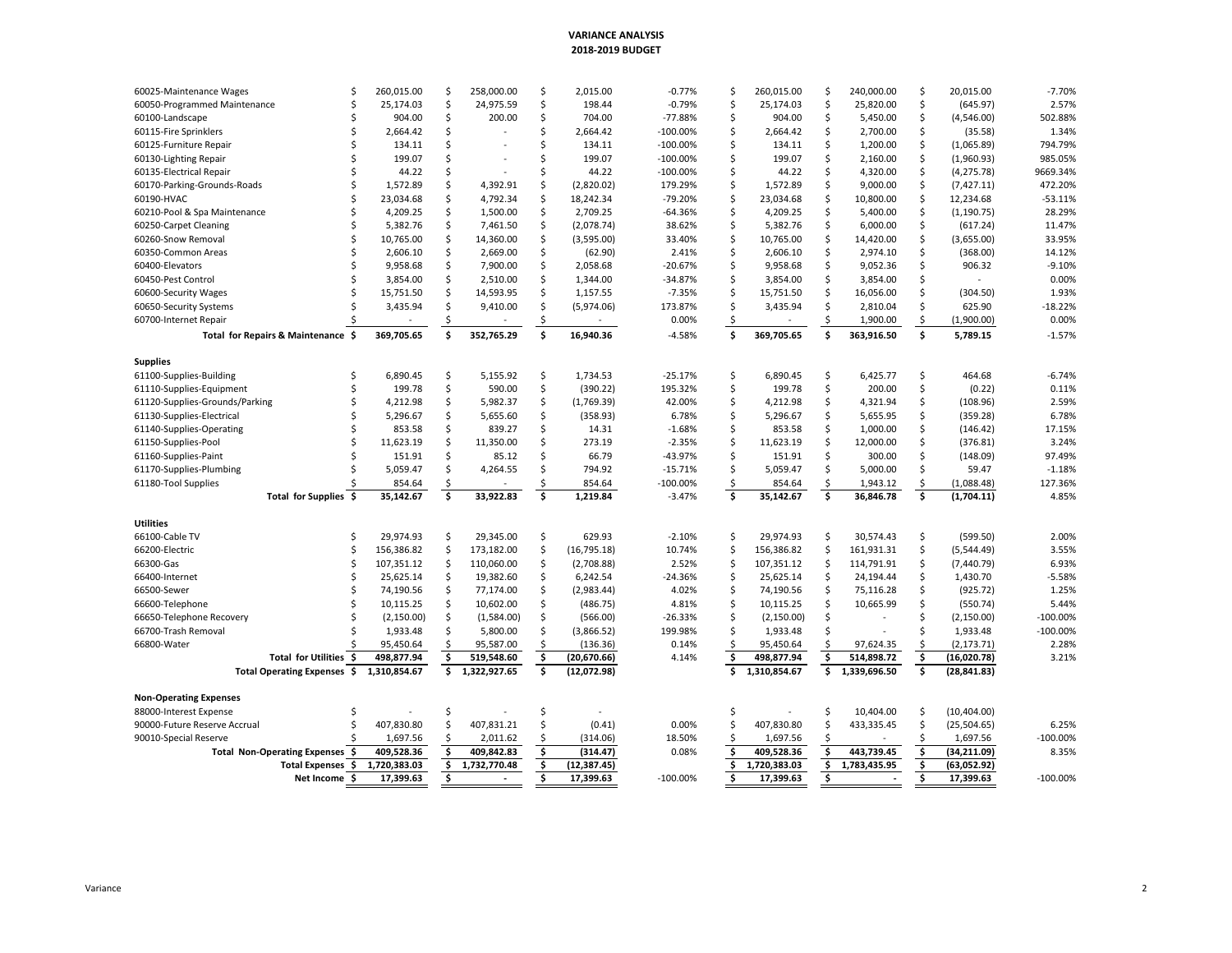# SUNDIAL LODGE HOA BUDGET 2018-19

# **CAPITAL RESERVE SCHEDULE/REPLACEMENT COST**

|                         |     |                                           |                |                    |    | Estimated   |   |               |                 |   |            |    |            |               |    |            |               |            |              |
|-------------------------|-----|-------------------------------------------|----------------|--------------------|----|-------------|---|---------------|-----------------|---|------------|----|------------|---------------|----|------------|---------------|------------|--------------|
|                         |     |                                           | Useful Life    | Remaining          |    | Replacement |   | 2017 - 18     |                 |   |            |    |            |               |    |            |               |            |              |
| Category                |     | ID# Component Name                        | (yrs)          | <b>Useful Life</b> |    | Cost        |   | <b>BUDGET</b> | 2018 - 19       |   | 2019-20    |    | 2020-21    | 2021-22       |    | 2022-23    |               | 2023-24    | 2024-25      |
| Roofing                 |     | 101 Flat Roof - Tar and Gravel - Replace  | 20             | 4                  | Ś  | $16,000$ \$ |   | 16,000        |                 |   |            |    |            |               |    |            | Ś             | 19,121     |              |
|                         |     | 105 Pitched Roof - Comp Shingle - Replace | 20             | 4                  | \$ | 447,480     |   |               |                 |   |            |    |            |               |    |            | \$            | 247,027 \$ | 251,968      |
|                         |     |                                           |                |                    |    |             | Ŝ | $5,000$ \$    | $5,000$ \$      |   | $5,000$ \$ |    | $5,000$ \$ | 5,000         |    |            |               |            |              |
|                         | 108 | Pitched Roof -Metal - Replace             | 30             | 17                 | \$ | 84,000      |   |               |                 |   |            |    |            |               |    |            |               |            |              |
|                         | 120 | Rain Gutters - Downspouts - Repair        | 1              | 1                  | \$ | $2,500$ \$  |   | $2,732$ \$    | $2,814$ \$      |   | $2,898$ \$ |    | $2,985$ \$ | $3,075$ \$    |    | $3,167$ \$ |               | $3,262$ \$ | 3,360        |
|                         |     | 121 Heat Tape Repairs                     | $\mathbf{1}$   | $\mathbf{1}$       | Ś  | $3,000$ \$  |   | $14,019$ \$   | $3,377$ \$      |   | $3,478$ \$ |    | $3,582$ \$ | $3,690$ \$    |    | 3,800      | -\$           | $3,914$ \$ | 4,032        |
|                         |     | 122 Heat Tape - Eaves - Replacement       | 10             | 8                  | Ś  | 30,000      |   |               |                 |   |            |    |            |               |    |            | <sup>\$</sup> | 35,853     |              |
|                         |     | 123 Heat Tape - Valleys - Replacement     | 10             | 9                  | \$ | $6,000$ \$  |   | 6,000         |                 |   |            |    |            |               |    |            |               |            |              |
|                         | 128 | Roof Bird Deterrents - Replacement        | 15             | 15                 | \$ | 10,000      |   |               |                 |   |            |    |            |               |    |            |               |            |              |
| <b>Painted Surfaces</b> | 201 | Stucco Surfaces - Repair/Repaint          | 8              | 0                  | \$ | 125,000 \$  |   | 3,500         |                 |   |            |    |            |               |    |            |               |            |              |
|                         | 202 | Balcony Balusters & Horizontal Framing    | 5              | 0                  | \$ | 95,000      |   |               | \$<br>95,000    |   |            |    |            |               |    |            |               |            | \$<br>96,000 |
|                         | 202 | Balcony Top Logs and Wood Around Retail   | 5              | $\overline{2}$     | \$ | 15,450      |   |               | \$<br>16,724    |   |            | Ŝ. | 17,399     |               | Ŝ. | 18,102     |               |            | \$<br>19,572 |
|                         | 203 | Garage Walls & Surfaces - Repaint         | 15             | 15                 | Ś  | 30,000      |   |               |                 |   |            |    |            |               |    |            |               |            |              |
|                         | 207 | Metal Fencing - Repaint                   | 4              | 4                  | \$ | 2,500       |   |               | \$<br>2,706     |   |            |    |            |               | Ś  | 2,929      |               |            |              |
|                         | 216 | Interior Surfaces - Repaint               | 10             | 3                  | \$ | 69,151      |   |               |                 |   |            |    |            |               |    |            |               |            |              |
|                         | 290 | Stairwells - Repaint                      | N/A            |                    |    |             |   |               |                 |   |            |    |            |               |    |            |               |            |              |
| <b>Siding Materials</b> | 390 | Stone Veneer Siding - Clean/Seal          | $\overline{2}$ | $\overline{2}$     | \$ | 9,270       |   |               |                 | Ś | 10,235     |    |            | \$<br>10,648  |    |            | \$            | 11,079     |              |
|                         |     | 395 Concrete Pillar Sills - Repair        | 10             | 10                 | \$ | 2,500       |   |               |                 |   |            |    |            |               |    |            |               |            |              |
| <b>Drive Materials</b>  | 401 | Asphalt Drive - Remove and Repair         | 20             | 8                  | \$ | 55,828      |   |               |                 |   |            |    |            |               |    |            | Ś             | 55,828     |              |
|                         | 402 | Asphalt Drive - Seal Coat and Repair      | 10             | 4                  | \$ | 2,500       |   |               | \$<br>2,706     |   |            |    |            |               | Ŝ. | 3,097      |               |            |              |
| <b>Property Access</b>  |     | 502 Garage Doors - Replace                | 20             | 4                  | \$ | 10,000      |   |               |                 |   |            |    |            |               |    |            |               |            |              |
|                         | 507 | Barrier Arm Operators - Replace           | 12             | 2                  | \$ | 6,000       |   |               | \$<br>6,495     |   |            |    |            |               |    |            |               |            |              |
|                         |     | 590 Garage Door Operator - Replace        | 10             | 4                  | Ŝ  | 2,300       |   |               |                 | Ś | 2,539      |    |            |               |    |            |               |            |              |
|                         |     | Door Closers - Lobby Doors                |                |                    |    |             |   |               |                 |   |            |    |            |               |    |            |               |            |              |
|                         |     | Add Keypads to Common Doors               |                |                    |    |             |   |               |                 |   |            |    |            |               |    |            |               |            |              |
| Decking                 |     | 601 Concrete and Paver Walk - Repair      | 5              | 3                  | \$ | 4,783       |   |               | \$<br>5,177     |   |            |    |            |               |    |            | \$            | 5,716      |              |
|                         | 601 | Pool Deck - Repair/Seal                   | 3              | 3                  | Ś  | $9,200$ \$  |   | 2,500         |                 |   |            | Ś  | 10,361     |               |    |            | \$            | 10,995     |              |
|                         |     | 601 Upper Spa Deck - Seal                 | 3              | $\overline{2}$     | \$ | $1,000$ \$  |   | 1,061         |                 |   |            | Ś  | 1,126      |               |    |            | Ŝ.            | 1,195      |              |
|                         | 602 | Concrete and Paver Walk - Replace         | 20             | 5                  | \$ | 150,000     |   |               |                 |   |            | Ś  | 168,924    |               |    |            |               |            |              |
|                         | 602 | Pool Deck -Replace                        | 20             | $\overline{7}$     | Ś  | 100,000     |   |               |                 |   |            |    |            |               | \$ | 131,111    |               |            |              |
|                         |     | 602 Upper Spa Deck - Replace              | 20             | 4                  | \$ | 20,000      |   |               | \$<br>20,000    |   |            |    |            |               |    |            |               |            |              |
|                         | 603 | Balcony Decks - Repair/Reseal             | 6              | 2                  | \$ | 33,790      |   |               | \$<br>36,575    |   |            |    |            |               |    |            | Ŝ             | 40,347     |              |
|                         | 690 | Forum Side Paver Deck - Resurface         | 20             | 4                  | Ś  | 165,000     |   |               |                 |   |            |    |            | \$<br>182,173 |    |            |               |            |              |
|                         | 692 | Deck Drain Repairs                        | 14             | 14                 | \$ | 15,000      |   |               |                 |   |            |    |            |               |    |            |               |            |              |
| Mechanical Equip.       | 701 | Boilers - Rebuild                         | 10             | 8                  | \$ | 35,000      |   |               |                 |   |            |    |            |               |    |            | Ŝ             | 41,828     |              |
|                         |     | 702 Boilers - Replace                     | 25             | 9                  | \$ | 245,000     |   |               |                 |   |            |    |            |               |    |            |               |            |              |
|                         | 703 | Water Heater - Replace Pool Room          | 12             | 10                 | \$ | 900         |   |               |                 |   |            |    |            |               |    |            |               |            |              |
|                         | 704 | Snow Melt Boiler - Replace                | 25             | 14                 | \$ | 30,000      |   |               |                 |   |            |    |            |               |    |            |               |            |              |
|                         | 707 | Elevators - Modernize                     | 30             | 14                 | Ś  | 240,000     |   |               |                 |   |            |    |            |               |    |            |               |            |              |
|                         | 709 | Elevator Cabs - Remodel                   | 15             | $\overline{2}$     | Ś  | 45,000      |   |               |                 |   |            |    |            | \$<br>45,000  |    |            |               |            |              |
|                         |     | 710 Emergency Generator - Replace         | 30             | 14                 | \$ | 50,000      |   |               |                 |   |            |    |            |               |    |            |               |            |              |
|                         |     | 711 Chiller - Replace                     | 20             | 9                  | Ś  | 350,000     |   |               | \$<br>70,000 \$ |   | 70,000 \$  |    | 70,000 \$  | 70,000 \$     |    | 70,000     |               |            |              |
|                         |     | 712 Cooling Tower - Replace               | 30             | 14                 | Ś  | 125,000     |   |               |                 |   |            |    |            |               |    |            |               |            |              |
|                         |     | 713 Building Automation System - Replace  | 20             | 18                 |    | 23,000      |   |               |                 |   |            |    |            |               |    |            |               |            |              |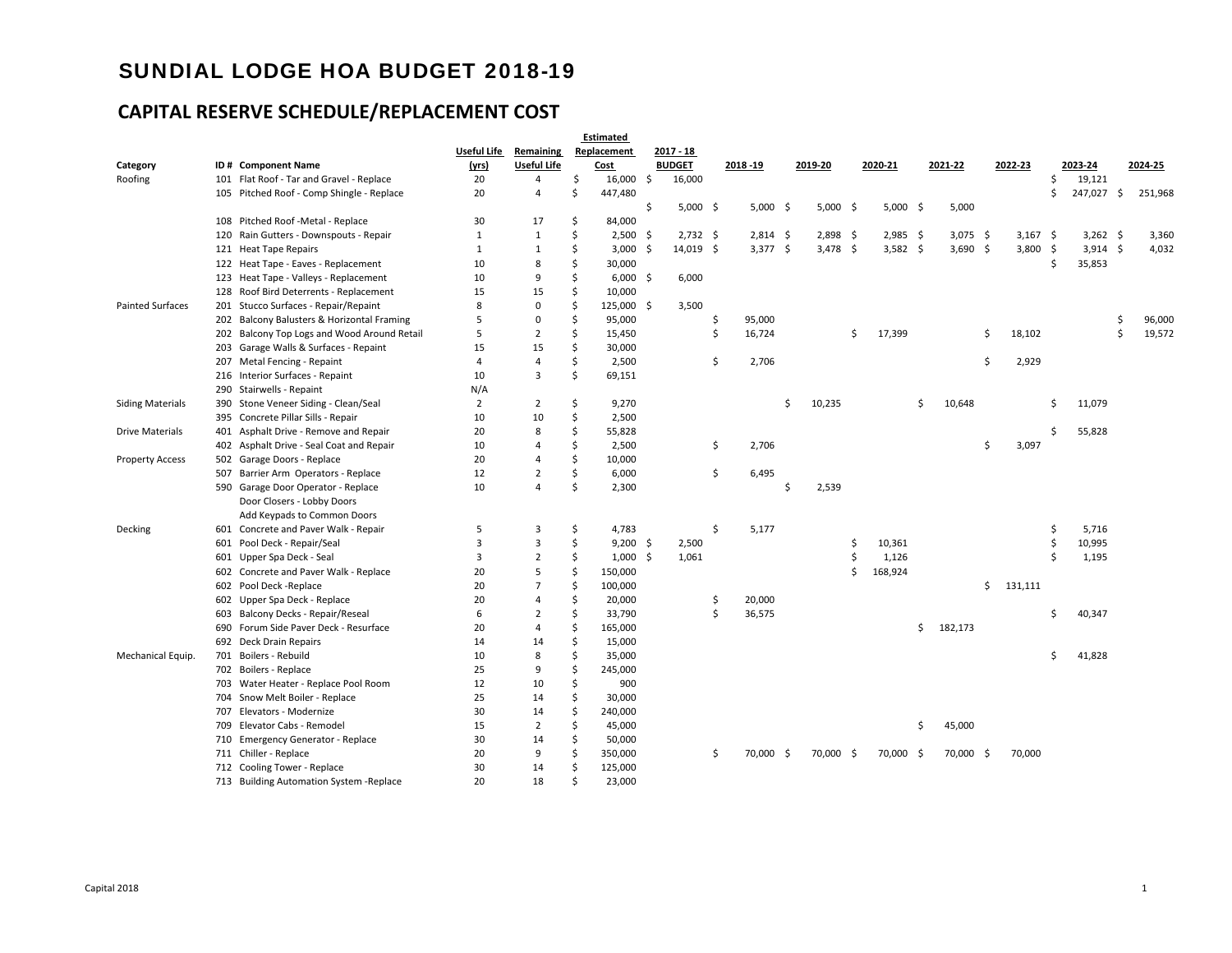# SUNDIAL LODGE HOA BUDGET 2018-19

# **CAPITAL RESERVE SCHEDULE/REPLACEMENT COST**

|             |     |                                                      |             |                    | Estimated         |     |               |              |    |         |    |         |              |         |    |         |    |         |
|-------------|-----|------------------------------------------------------|-------------|--------------------|-------------------|-----|---------------|--------------|----|---------|----|---------|--------------|---------|----|---------|----|---------|
|             |     |                                                      | Useful Life | Remaining          | Replacement       |     | 2017 - 18     |              |    |         |    |         |              |         |    |         |    |         |
| Category    |     | ID# Component Name                                   | (yrs)       | <b>Useful Life</b> | Cost              |     | <b>BUDGET</b> | 2018-19      |    | 2019-20 |    | 2020-21 | 2021-22      | 2022-23 |    | 2023-24 |    | 2024-25 |
|             |     | 714 Exhaust Fan - Replace                            | 25          | 9                  | \$<br>38,000      |     |               |              |    |         |    |         |              |         |    |         |    |         |
|             | 715 | Boiler and Chiller Pumps - Replace                   | 15          | $\mathbf{1}$       | \$<br>50,923      |     |               |              |    |         | Ŝ  | 55,121  |              |         |    |         |    |         |
|             |     | 715 Water Pumps - Replace                            | 15          | $\mathbf{1}$       | \$<br>35,000      |     |               |              |    |         | Ś. | 37,885  |              |         |    |         |    |         |
|             |     | 715 Common Water Supply Line - Repair                | 14          | 14                 | \$<br>35,000      |     |               |              |    |         |    |         |              |         |    |         |    |         |
|             |     | 716 Leonard Mixing Valves - Replace                  | 15          | 14                 | \$<br>8,500       |     |               |              |    |         |    |         |              |         |    |         |    |         |
|             |     | 716 Pressure Reducing Valves - Replace               | 20          | 14                 | \$<br>48,000      |     |               |              |    |         |    |         |              |         |    |         |    |         |
|             | 717 | Suspended Heaters - Replace                          | 20          | 5                  | \$<br>40,000      |     |               |              |    |         | \$ | 45,046  |              |         |    |         |    |         |
|             |     | 790 Air Handlers - Replace                           | 30          | 14                 | \$<br>180,000 \$  |     | 4,015         |              |    |         |    |         |              |         |    |         |    |         |
|             |     | 790 CO Sensors - Replace                             | 10          | 10                 | \$<br>3,389       |     |               |              |    |         |    |         |              |         |    |         | \$ | 8,735   |
|             |     | 790 Expansion Tanks - Replace                        | 25          | 9                  | \$<br>12,000      |     |               |              |    |         |    |         |              |         |    |         | Ś  | 16,127  |
|             |     | 790 Fan Coil Units - Replace (500)                   | N/A         | 5                  | \$<br>40,000      |     |               | \$<br>43,297 |    |         |    |         |              |         | \$ | 47,804  |    |         |
|             |     | 790 Flat-Plate Heat Exchanger- Boiler - Replace      | 20          | 4                  | \$<br>23,000      |     |               |              | Ŝ. | 25,394  |    |         |              |         |    |         |    |         |
|             |     | 790 Flat-Plate Heat Exchanger - Chiller - Replace    | 20          | 8                  | \$<br>91,334      |     |               |              |    |         |    |         |              |         | Ś  | 91,334  |    |         |
|             |     | 790 Hot Water Storage Tanks - Replace                | 20          | 18                 | \$<br>40,000      |     |               |              |    |         |    |         |              |         |    |         |    |         |
|             |     | 790 Tube Heat Exchangers -Boiler - Replace           | 10          | 4                  | \$<br>22,000      |     |               |              | \$ | 24,290  |    |         |              |         |    |         |    |         |
|             |     | 790 Variable Frequency Drive - New - Replace         | 15          | 12                 | \$<br>3,000       |     |               |              |    |         |    |         |              |         |    |         |    |         |
|             | 790 | Variable Frequency Drive - Replace                   | 15          | $\mathbf{1}$       | \$<br>27,810      |     |               |              |    |         |    |         |              |         |    |         |    |         |
|             |     | 790 Water Softener System - Replace                  | 10          | 10                 | \$<br>20,000      |     |               |              |    |         |    |         |              |         |    |         |    |         |
|             |     | 791 Copper Piping - replace water pipes top flr      | 10          | 10                 | \$<br>40,000 \$   |     | 76,268        |              |    |         |    |         |              |         |    |         |    |         |
|             |     | 792 Hot Water Temperature Controller                 | 10          | 10                 | \$<br>$6,000$ \$  |     | 10,554        |              |    |         |    |         |              |         |    |         |    |         |
|             |     | Replace Valves in Chiller System                     |             |                    |                   |     |               |              |    |         |    |         |              |         |    |         |    |         |
|             |     | Domestic Hot Water Tempering Valce                   |             |                    |                   |     |               |              |    |         |    |         |              |         |    |         |    |         |
|             |     | Garage Exhaust Fans                                  |             |                    |                   |     |               |              |    |         |    |         |              |         |    |         |    |         |
| Life/Safety |     | 901 Fire Protection System - Renovate                | 20          | 4                  | \$<br>112,000     |     |               |              |    |         |    |         | \$<br>55,000 |         |    |         |    |         |
| Fencing     |     | 1001 Wood Fencing - Replace                          | 15          | 5                  | \$<br>10,000      |     |               |              |    |         | \$ | 10,030  |              |         |    |         |    |         |
|             |     | 1002 Metal Fencing - Replace                         | 25          | 14                 | \$<br>12,000      |     |               |              |    |         |    |         |              |         |    |         |    |         |
|             |     | Chain Fence for Garbage Area                         |             |                    |                   |     |               |              |    |         |    |         |              |         |    |         |    |         |
| Pool/Spa    |     | 1101 Pool - Resurface                                | 10          | 10                 | \$<br>13,400      |     |               |              |    |         |    |         |              |         |    |         |    |         |
|             |     | 1102 Lower Spa - Resurface                           | 10          | 5                  | \$<br>5,000       |     |               |              |    |         |    |         |              |         |    |         |    |         |
|             |     | 1102 Upper Spas - Resurface                          | 10          | 4                  | \$<br>8,000       |     |               |              |    |         |    |         |              |         |    |         |    |         |
|             |     | 1104 Pool and Spa Heaters - Replace                  | 12          | $\mathbf{1}$       | \$<br>$14,853$ \$ |     | 11,000        |              |    |         |    |         |              |         |    |         |    |         |
|             |     | 1105 Spa Heaters - Replace                           | 12          | 10                 | \$<br>8,000       | -\$ | 5,000         |              |    |         |    |         |              |         |    |         |    |         |
|             |     | 1107 Pool and Spa Filters - Replace                  | 12          | $\mathbf{1}$       | \$<br>2,546       |     |               |              |    |         |    |         |              |         |    |         |    |         |
|             |     | 1108 Spa Filters - Replace                           | 12          | 10                 | \$<br>$3,000$ \$  |     | 2,000         |              |    |         |    |         |              |         |    |         |    |         |
|             |     | 1110 Spa Pumps - Replace                             | 10          | 8                  | \$<br>6,000       |     |               |              |    |         |    |         |              |         | \$ | 7,171   |    |         |
|             |     | 1110 Pool and Spa Pumps - Replace                    | 10          | 0                  | \$<br>3,600       |     |               |              |    |         |    |         |              |         |    |         |    |         |
|             |     | 1111 Chemical Controller Systems - Replace           | 10          | 4                  | \$<br>16,000      |     |               |              | \$ | 17,665  |    |         |              |         |    |         |    |         |
|             |     | 1121 Lower Pool Furniture - Replace                  | 6           | 6                  | \$<br>21,250      |     |               |              |    |         | Ŝ  | 20,000  |              |         |    |         |    |         |
|             |     | 1121 Upper Pool Furniture - Replace                  | 6           | 0                  | \$<br>8,000       | -S  | 8,243         |              |    |         |    |         | \$<br>9,189  |         |    |         |    |         |
|             |     | 1190 Pool and Spa Lifts - Replace                    | 15          | 13                 | \$<br>28,000      |     |               |              |    |         |    |         |              |         |    |         |    |         |
|             |     | 1190 Spa Emergency Shut-Off System Replace           | 15          | 4                  | \$<br>1,000       |     |               |              | \$ | 1,104   |    |         |              |         |    |         |    |         |
|             |     | 1200 Pool Shade System                               | 15          | 14                 | \$<br>15,000      |     |               |              |    |         |    |         |              |         |    |         |    |         |
|             |     | Recreation Equipmen 1304 Drinking Fountain - Replace | 15          | $\overline{4}$     | \$<br>1,400       |     |               |              | \$ | 1,546   |    |         |              |         |    |         |    |         |
|             |     | 1305 Barbeque Grill Stations                         | 10          | 9                  | \$<br>4,000       |     |               |              |    |         |    |         |              |         |    |         | \$ | 4,704   |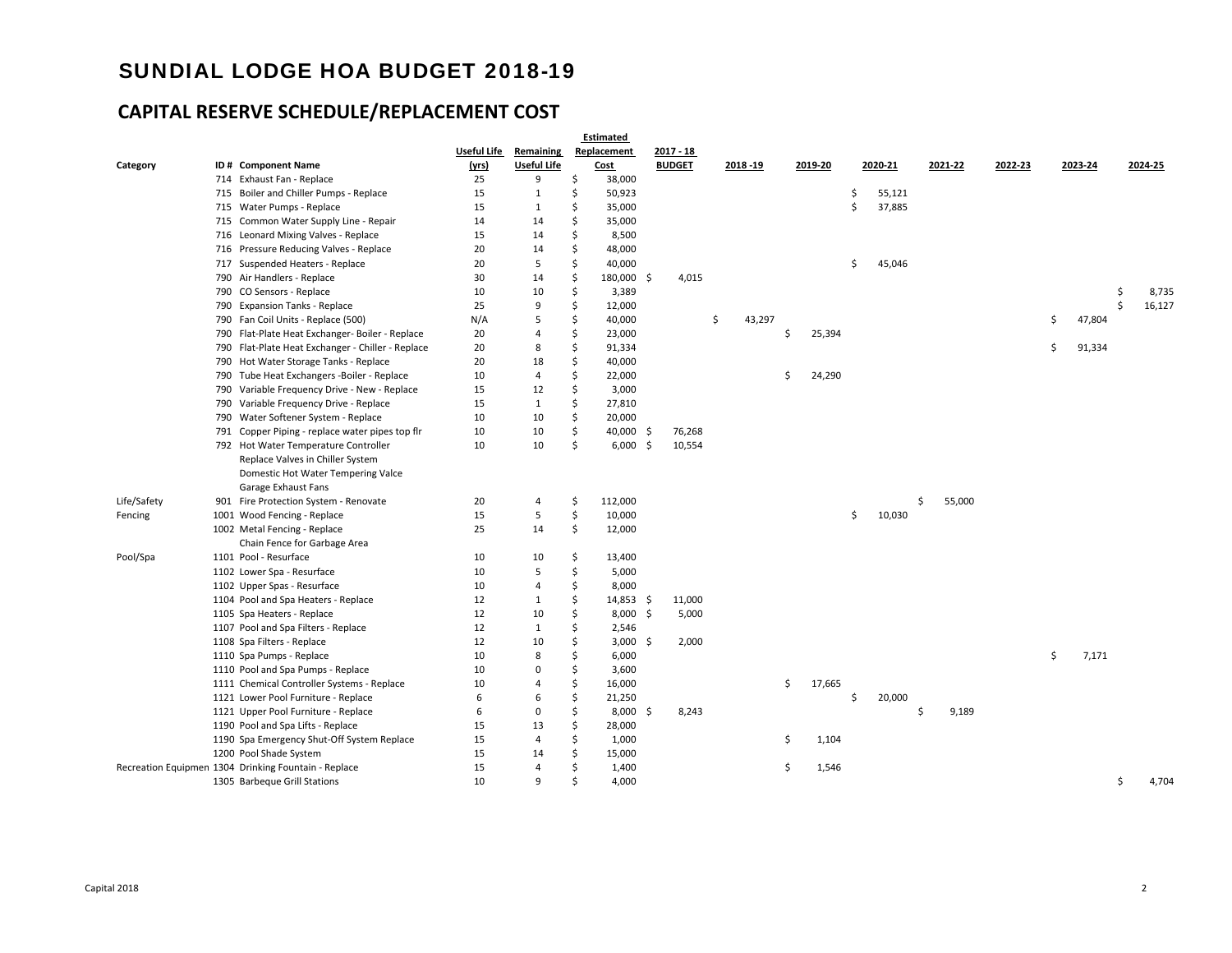# SUNDIAL LODGE HOA BUDGET 2018-19

# **CAPITAL RESERVE SCHEDULE/REPLACEMENT COST**

|                         |                                                                        |                |                |    | Estimated     |      |                               |     |                 |                 |   |                |    |                                      |    |                                                               |   |                                     |               |
|-------------------------|------------------------------------------------------------------------|----------------|----------------|----|---------------|------|-------------------------------|-----|-----------------|-----------------|---|----------------|----|--------------------------------------|----|---------------------------------------------------------------|---|-------------------------------------|---------------|
|                         |                                                                        | Useful Life    | Remaining      |    | Replacement   |      | 2017 - 18                     |     |                 |                 |   |                |    |                                      |    |                                                               |   |                                     |               |
| Category                | ID# Component Name                                                     | (yrs)          | Useful Life    |    | <b>Cost</b>   |      | <b>BUDGET</b>                 |     | 2018 - 19       | 2019-20         |   | 2020-21        |    | 2021-22                              |    | 2022-23                                                       |   | 2023-24                             | 2024-25       |
|                         | 1308 Trash Receptacles - Replace                                       | 12             | 1              | \$ | 4,000         |      |                               |     |                 |                 |   |                |    |                                      |    |                                                               |   |                                     |               |
|                         | 1309 Garage Recycle Receptacles - Replace                              | 10             | 10             | \$ | 2,500         |      |                               |     |                 |                 |   |                |    |                                      |    |                                                               |   |                                     |               |
| Telephone               | 1350 Leaf Funding Lease                                                | 15             | $\overline{2}$ |    | Capital Lease | - \$ | 2,915                         |     |                 |                 |   |                |    |                                      |    |                                                               |   |                                     |               |
| Interiors               | 1401 Commercial Laundry Equipment - Replace                            | 20             | 17             | Ś  | 57,005        |      |                               |     |                 |                 |   |                |    |                                      |    |                                                               |   |                                     |               |
|                         | 1405 Furniture - Replace                                               | 15             | $\overline{7}$ | Ś  | 45,000        |      |                               |     |                 |                 |   |                |    |                                      | Ś  | 57,005                                                        |   |                                     |               |
|                         | 1406 Fitness Equipment - Replace                                       | 15             | $\mathbf{1}$   | Ś  | 10,000        | -\$  | 3,500                         |     |                 |                 |   |                | \$ | 3,500                                |    |                                                               |   |                                     |               |
|                         | 1407 Cardio Equipment - Replace                                        | 10             | $\mathbf{1}$   | Ś  | 18,000        |      |                               |     |                 |                 |   |                |    |                                      |    |                                                               | Ś | 19,102                              |               |
|                         | 1413 Large Building B Restrooms - Remodel                              | 18             | $\mathbf{1}$   | Ś  | 8,000         |      |                               |     |                 |                 |   |                | \$ | 9,189                                |    |                                                               |   |                                     |               |
|                         | 1413 Lower Pool Restroom - Remodel                                     | 18             | $\mathbf{1}$   | \$ | 3,000         |      |                               |     |                 |                 |   |                | \$ | 3,446                                |    |                                                               |   |                                     |               |
|                         | 1413 Small Building B Restrooms - Remodel                              | 18             | $\mathbf{1}$   | Ś  | 5,000         |      |                               |     |                 |                 |   |                | Š. | 5,743                                |    |                                                               |   |                                     |               |
|                         | 1420 Luggage Carts - Replace                                           | 15             | 12             | Ś  | 6,000         |      |                               |     |                 |                 |   |                |    |                                      |    |                                                               |   |                                     |               |
|                         | 1490 Automatic Door Openers - Replace                                  | $\overline{7}$ | $\overline{7}$ | Ś  | 3,500         |      |                               |     |                 |                 |   |                |    |                                      | \$ | 4,101                                                         |   |                                     |               |
|                         | 1490 Ice Machine - 2013 - Replace                                      | 12             | 10             | Ś  | 6,000         |      |                               |     |                 |                 |   |                |    |                                      |    |                                                               |   |                                     |               |
|                         | 1490 Ice Machine - Old - Replace                                       | 12             | $\mathbf{1}$   | Ś  | $6,000$ \$    |      | 6,367                         |     |                 |                 |   |                |    |                                      |    |                                                               |   |                                     |               |
|                         | 1493 Building Signage - Replace                                        | 8              | 3              | Ś  | 15,000        |      |                               |     |                 |                 |   |                |    |                                      | \$ | 7,500                                                         |   |                                     |               |
|                         | Window Replacement                                                     |                |                |    |               |      |                               |     |                 |                 |   |                |    |                                      |    |                                                               |   |                                     |               |
|                         | Corridor Woodwork                                                      |                |                |    |               |      |                               |     |                 |                 |   |                |    |                                      |    |                                                               |   |                                     |               |
|                         | Artwork                                                                |                |                |    |               |      |                               |     |                 |                 |   |                |    |                                      |    |                                                               |   |                                     |               |
|                         | Conference Room Door Refund                                            |                |                |    |               |      |                               |     |                 |                 |   |                |    |                                      |    |                                                               |   |                                     |               |
|                         | Mechanical Room Drywall                                                |                |                |    |               |      |                               |     |                 |                 |   |                |    |                                      |    |                                                               |   |                                     |               |
| Flooring                | 1501 Carpeting - Replace                                               | 8              | 1              | \$ | 82,000        |      |                               |     |                 |                 |   |                |    |                                      |    |                                                               |   |                                     | \$<br>105,161 |
|                         | 1590 Lobby Floors - Replace                                            | 30             | 20             | Ś  | 75,000        |      |                               |     |                 |                 |   |                |    |                                      |    |                                                               |   |                                     |               |
| Light Fixtures          | 1601 Interier Light Fixtures - Replace                                 | 20             | $\overline{4}$ | \$ | 85,000        |      |                               |     |                 |                 |   |                |    |                                      |    |                                                               |   |                                     |               |
|                         | 1602 Exterior Light Fixtures - Replace                                 | 20             | 4              | Ś  | 21,000        | -\$  | 2,211                         |     |                 |                 |   |                |    |                                      |    |                                                               |   |                                     |               |
|                         | 1690 Garage Light Fixtures - Replace                                   | 20             | 4              | \$ | 38,000        |      |                               |     |                 |                 |   |                |    |                                      |    |                                                               |   |                                     |               |
|                         | <b>Britenites Xmas</b>                                                 |                |                |    |               |      |                               |     |                 |                 |   |                |    |                                      |    |                                                               |   |                                     |               |
| Landscaping             | 1890 Side Garden Area - Waterproof                                     | 25             | 9              | \$ | 112,000       |      |                               |     |                 |                 |   |                |    |                                      |    |                                                               |   |                                     | \$150,687     |
|                         | Smoke Dampers                                                          |                |                |    |               | \$   | $52,525$ \$                   |     | 20,000          |                 |   |                |    |                                      |    |                                                               |   |                                     |               |
| <b>Special Projects</b> | Standalone TV System                                                   |                |                | \$ | 20,000        |      |                               |     |                 |                 |   |                |    |                                      |    |                                                               |   |                                     |               |
|                         | RFID Lock Upgrade                                                      |                |                |    |               | \$   | 70,538                        |     |                 |                 |   |                |    |                                      |    |                                                               |   |                                     |               |
|                         | Electrical System Survey / Rewire                                      |                |                |    |               | \$   | 132,177                       |     |                 |                 |   |                |    |                                      |    |                                                               |   |                                     |               |
|                         | Front Entry Regrading Roundabout                                       |                |                | \$ | 18,000        |      |                               |     |                 |                 |   |                |    |                                      |    |                                                               |   |                                     |               |
|                         | <b>Chiller Repairs</b>                                                 |                |                |    |               | \$   | 40,133                        |     |                 |                 |   |                |    |                                      |    |                                                               |   |                                     |               |
|                         | <b>Holiday Lights</b>                                                  | 3              | 3              | \$ | 6,000         | \$   | 6,080                         |     |                 |                 | Ś | 6,200          |    |                                      |    |                                                               | Ś | 6,400                               |               |
|                         | Pool Leak Detection                                                    |                |                |    |               | Ś    | $9,715$ \$                    |     | 9,000           |                 |   |                |    |                                      |    |                                                               |   |                                     |               |
|                         | <b>Internet Access Points</b>                                          |                |                |    |               | \$   | $5,840$ \$                    |     | 5,900           |                 |   |                |    |                                      |    |                                                               |   |                                     |               |
|                         | Common Area Renovation                                                 |                |                |    |               | Ś    | 595,973                       |     |                 |                 |   |                |    |                                      |    |                                                               |   |                                     |               |
|                         | Cash bank - capital expense credit card rebate                         |                |                |    |               | Ś    | (293)                         |     |                 |                 |   |                |    |                                      |    |                                                               |   |                                     |               |
|                         |                                                                        |                |                |    |               |      | $$4,370,162$$ \$ 1,095,573 \$ |     | 344,771 \$      | 164,149 \$      |   | 448,660 \$     |    |                                      |    | 300,812 \$                                                    |   | 381,827 \$                          |               |
|                         | <b>Budget Capital Expenditures</b>                                     |                |                |    |               |      |                               |     |                 |                 |   |                |    | 400,655 \$                           |    |                                                               |   |                                     | 408,378       |
|                         | Anticipated Beginning Capital Balance Assumes Bad Debt W/O             |                |                |    |               | Ś    | 778,813 \$                    |     | 792,768 \$      |                 |   |                |    |                                      |    |                                                               |   | 1,220,571 \$ 1,388,816 \$ 1,485,426 |               |
|                         |                                                                        |                |                |    |               | Ś    |                               |     |                 |                 |   |                |    | 881,332 \$ 1,159,185 \$ 1,161,368 \$ |    |                                                               |   |                                     |               |
|                         | Actual / Budgeted Reserve Placement (Anticipates a 2% increase yearly) |                |                |    |               | \$   | 409,528 \$<br>700,000         |     | 433,335 \$      | 442,002 \$      |   | 450,842 \$     |    | 459,859 \$                           |    | 469,056 \$                                                    |   | 478,437 \$                          | 488,006       |
|                         | Special Assessment                                                     |                |                |    |               |      |                               |     | $(344, 771)$ \$ | $(164, 149)$ \$ |   | $(448,660)$ \$ |    |                                      |    | $(300, 812)$ \$                                               |   | $(381, 827)$ \$                     | (408, 378)    |
|                         | Budgeted Capital Expenses (from above)                                 |                |                |    |               |      | \$ (1,095,573) \$             |     |                 |                 |   |                |    | $(400, 655)$ \$                      |    |                                                               |   |                                     |               |
|                         | Anticipated Ending Capital Balance                                     |                |                |    |               | \$   | 792,768                       | -\$ | 881,332 \$      |                 |   |                |    |                                      |    | 1,159,185 \$ 1,161,368 \$ 1,220,571 \$ 1,388,816 \$ 1,485,426 |   |                                     | \$1,565,054   |
|                         | Reserve Study Fully Funded Balance                                     |                |                |    |               |      | \$2,612,630                   |     | \$2,920,943     | \$3,184,617     |   | \$2,239,328    |    | \$2,288,237                          |    | \$2,627,331                                                   |   | \$2,754,686                         | \$2,920,944   |
|                         | Percent Funded by the HOA - Beginning Capital Balance                  |                |                |    |               |      | 29.8%                         |     | 27.1%           | 27.7%           |   | 51.8%          |    | 50.8%                                |    | 46.5%                                                         |   | 50.4%                               | 50.9%         |
|                         |                                                                        |                |                |    |               |      | 30.3%                         |     | 30.2%           | 36.4%           |   | 51.9%          |    | 53.3%                                |    | 52.9%                                                         |   | 53.9%                               | 53.6%         |
|                         | Percent Funded by the HOA - Ending Capital Balance                     |                |                |    |               |      |                               |     |                 |                 |   |                |    |                                      |    |                                                               |   |                                     |               |